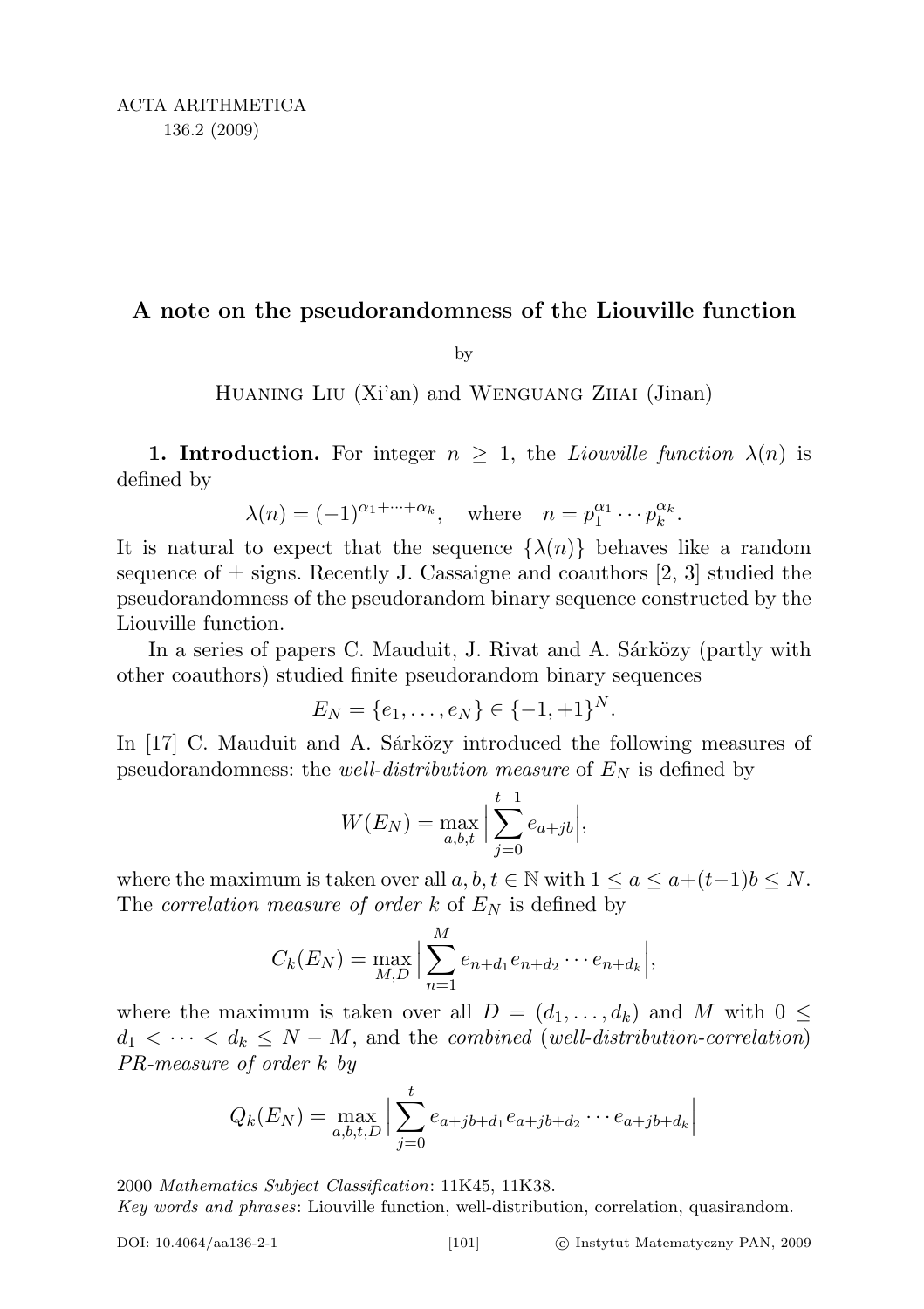for all a, b, t,  $D = (d_1, ..., d_k)$  with  $1 \le a + jb + d_i \le N$   $(i = 1,$  $\ldots, k$ ).

The sequence is considered to be a "good" pseudorandom sequence if both  $W(E_N)$  and  $C_k(E_N)$  (at least for small k) are "small" in terms of N. J. Cassaigne, C. Mauduit and A. Sárközy [4] proved that this terminology is justified since for almost all  $E_N \in \{-1, +1\}^N$ , both  $W(E_N)$  and  $C_k(E_N)$  are less than  $N^{1/2}(\log N)^c$ . Moreover, [17] was followed by a series of papers in which numerous sequences were constructed and tested for pseudorandomness. Previous related results can be found in [9–12, 14–16, 18, 20].

Let  $L_N = {\lambda(1), \ldots, \lambda(N)}$ . J. Cassaigne and coauthors [2] showed that the well-distribution measure of  $L_N$  is small. More precisely, they proved the following:

PROPOSITION 1.1.

(I) For any real number  $A > 0$ , for  $N > N_0(A)$ , we have

$$
W(L_N) < N(\log N)^{-A}.
$$

(II) Under the generalized Riemann hypothesis (GRH), for  $\varepsilon > 0$  and  $N > N_1(\varepsilon)$ , we have

$$
W(L_N) < N^{5/6 + \varepsilon}.
$$

Since the Riemann hypothesis is equivalent to  $\sum_{n \leq x} \lambda(n) = O(x^{1/2+\epsilon}),$ it is very hard to prove  $W(L_N) \ll N^{1/2+\epsilon}$  unconditionally. However, the estimate of  $W(L_N)$  can be improved under GRH. In Section 2 we shall prove the following theorem by using the classical methods in analytic number theory.

THEOREM 1.1. For sufficiently large  $N$ , we have

 $W(L_N) \ll N^{1/2+\varepsilon}$  under GRH.

Estimating the correlation measure of  $L<sub>N</sub>$  is rather difficult. G. Harman, J. Pintz and D. Wolke [13] proved that

$$
(1+o(1))\frac{1}{3}<\frac{1}{x}\sum_{n\leq x}\lambda(n)\lambda(n+1)<1-\frac{1}{(\log x)^{7+\varepsilon}}.
$$

P. D. T. A. Elliott [8] showed that

$$
\liminf_{x \to \infty} \frac{1}{x} \sum_{n \le x} \lambda(n)\lambda(n+1)\lambda(n+2) \le \frac{20}{21}.
$$

J. Cassaigne and coauthors [2] proved that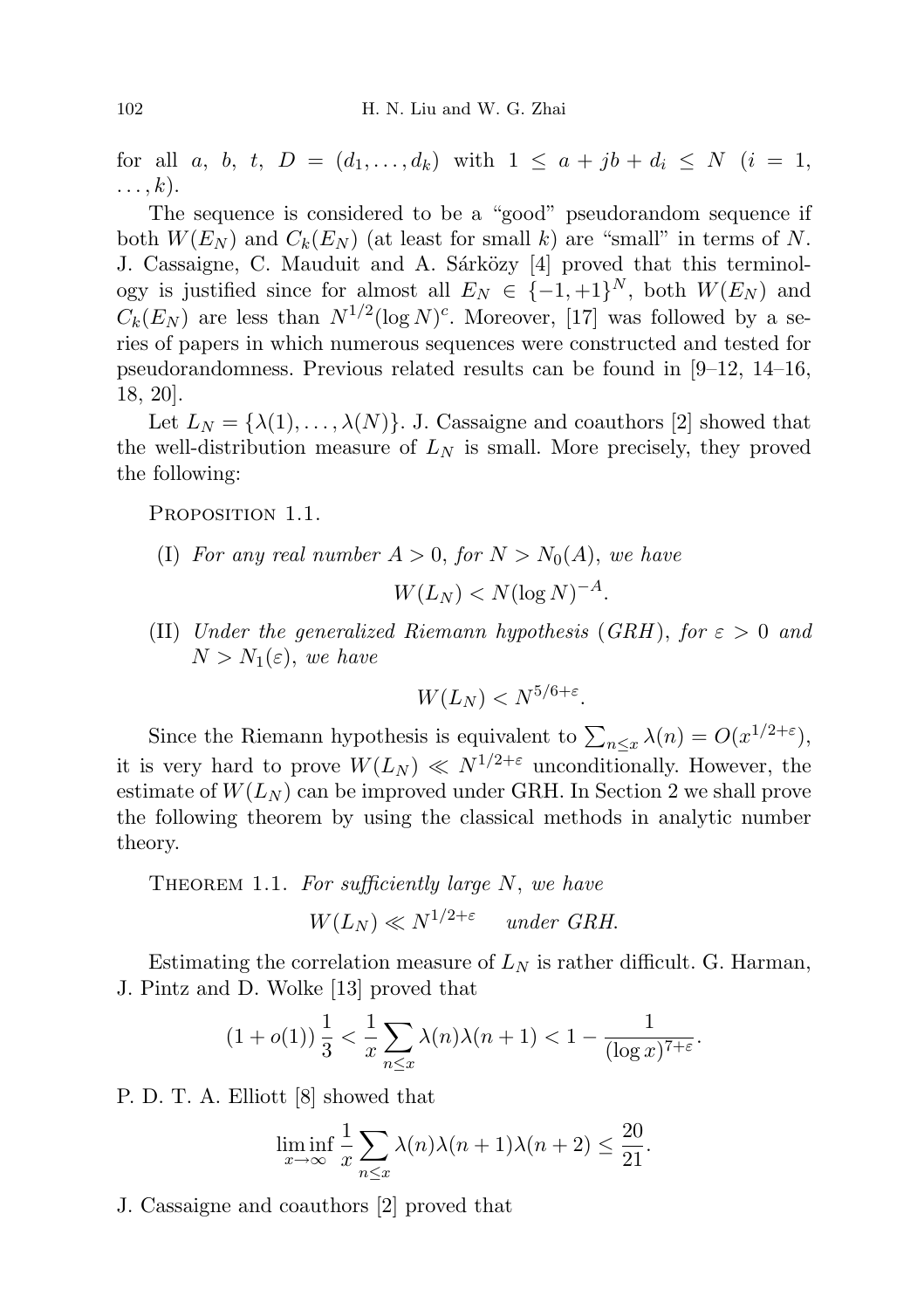$$
\left| \sum_{n \le x} \lambda(n) \lambda(n+d) \cdots \lambda(n+2kd) \right|
$$
  

$$
\le \begin{cases} \left(1 - \frac{2}{3(2k+1)}\right)x + O(\log x) & \text{if } d \text{ is even,} \\ \left(1 - \frac{2}{3(k+1)}\right)x + O(\log x) & \text{if } d \text{ is odd} \end{cases}
$$

and

$$
\sum_{n \le x} \lambda(n)\lambda(n+d) \cdots \lambda(n+(2k-1)d)
$$
\n
$$
\ge \begin{cases}\n- \left(1 - \frac{2}{3k}\right)x + O(\log x) & \text{if } d \text{ is odd,} \\
-\left(1 - \frac{1}{3k}\right)x + O(\log x) & \text{if } d \text{ is even.}\n\end{cases}
$$

Let  $\mathbb{Z}_N$  be the ring of integers modulo N. In Section 4 we shall prove some related results for the Liouville function, by using quasirandom subsets of  $\mathbb{Z}_N$ .

THEOREM 1.2. Define  $L'_{2N} = {\lambda'(1), \ldots, \lambda'(2N)}$ , where  $\lambda'(n) = \begin{cases} \lambda(n) & \text{if } 1 \leq n \leq N, \\ \lambda(n) & \text{if } N \neq 1, \end{cases}$  $\lambda(n-N)$  if  $N+1 \leq n \leq 2N$ .

Let  $A > 0$  and  $k \geq 2$  be any fixed integers, and define

$$
F_1(N) = \begin{cases} N(\log N)^{-A} & unconditionally, \\ N^{7/8+\varepsilon} & under \text{ } GRH. \end{cases}
$$

(I) For all except  $O(F_1(N))$  elements  $u_1, \ldots, u_k$  of  $\mathbb{Z}_N$ , we have

$$
\sum_{n=1}^N \lambda'(n+u_1)\cdots\lambda'(n+u_k)=O(F_1(N)).
$$

(II) For all except  $O(F_1(N))$  elements x of  $\mathbb{Z}_N$ , we have

$$
\sum_{\substack{n_1=1 \ n_1+\cdots+n_k\equiv x \pmod{N}}}^N \lambda(n_1)\cdots\lambda(n_k) = O(N^{k-2}F_1(N)).
$$

From Theorem 1.2(I) we immediately get the following corollary.

COROLLARY 1.1. For all except  $O(F_1(N))$  elements  $d_1, \ldots, d_k$  of  $\mathbb{Z}_N$ satisfying  $0 \leq d_1 < \cdots < d_k = O(F_1(N))$ , we have

$$
\sum_{n \leq N - d_k} \lambda(n + d_1) \cdots \lambda(n + d_k) = O(F_1(N)).
$$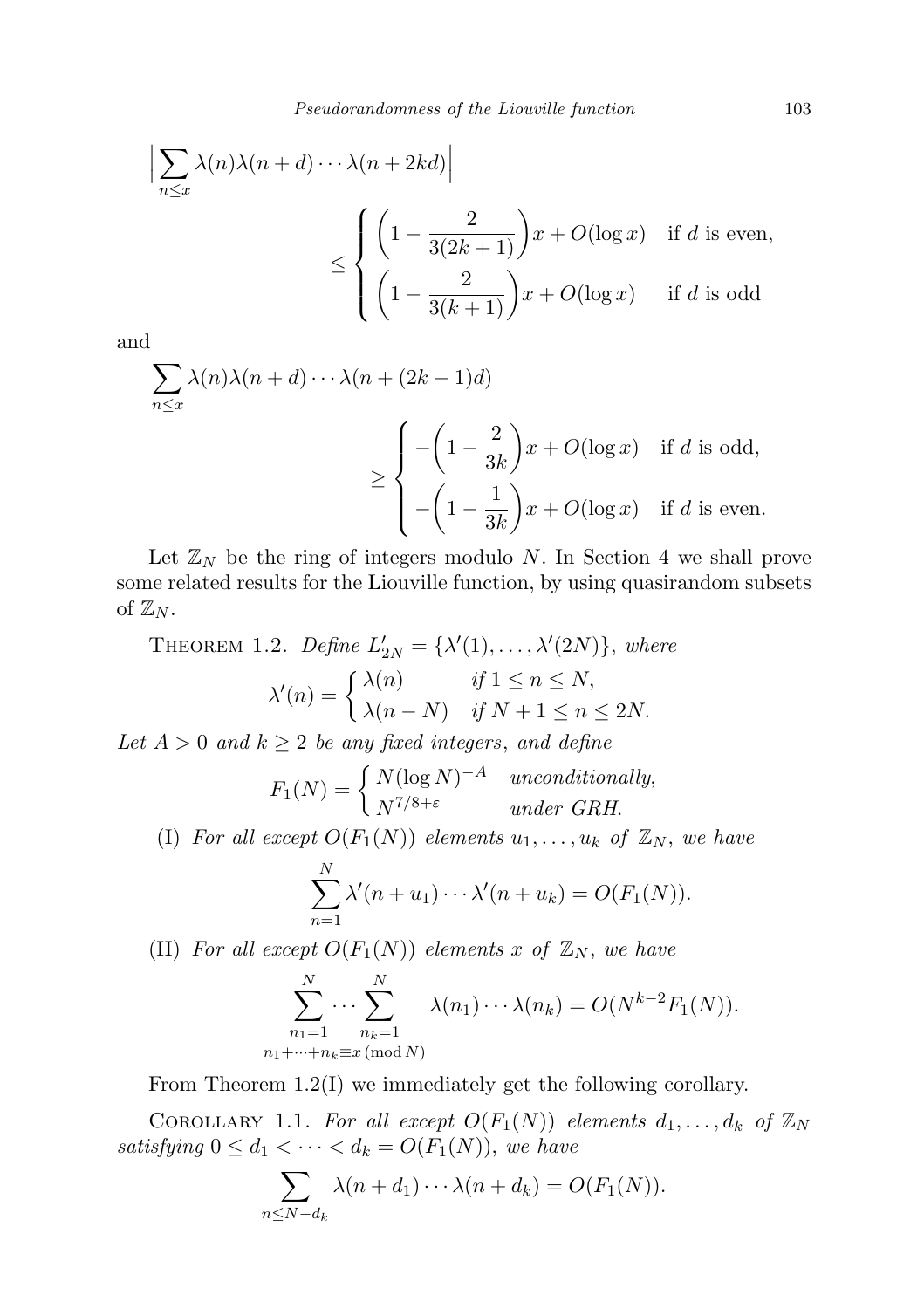Theorem 1.2(II) can be improved by using the circle method. We shall consider a more generalized case. Let  $2 \le Q \le N$ ,  $k \ge 2$  be a fixed integer,  $x \in \mathbb{Z}_Q$ , and

$$
R_k(x; Q, N) = \sum_{\substack{n_1=1 \ n_1+\cdots+n_k \equiv x \pmod{Q}}}^{N} \lambda(n_1) \cdots \lambda(n_k).
$$

Trivially we have  $R_k(x; Q, N) \ll N^k Q^{-1}$ . Let  $A > 0$  be any fixed integer, and define

$$
F_2(N) = \begin{cases} N(\log N)^{-A} & \text{unconditionally,} \\ N^{3/4+\varepsilon} & \text{under GRH.} \end{cases}
$$

In Section 5 we shall prove the following theorem.

THEOREM 1.3. For any  $x \in \mathbb{Z}_N$  and  $k \geq 3$ , we have

$$
R_k(x; Q, N) = O(F_2(N)^{k-2}N^2Q^{-1}).
$$

If  $k = 2$ , then for all except  $O(F_2(N)^2 Q N^{-2})$  elements x of  $\mathbb{Z}_Q$ , we have  $R_2(x; Q, N) = O(F_2(N)NQ^{-1}).$ 

For  $S \subset \mathbb{Z}_N$ , the indicator function  $\chi_S$  of S is defined by

$$
\chi_S(z) = \begin{cases} 1 & \text{if } z \in S, \\ 0 & \text{otherwise.} \end{cases}
$$

Write  $s = |S|$ . We shall prove the following theorem in Section 5.

THEOREM 1.4. Let  $k \geq 3$  be any fixed integer. Define the following two properties of a set  $S \subset \mathbb{Z}_N$ :

 $(R(k))$  (k-representation) For all except o(N) elements x of  $\mathbb{Z}_N$ ,

$$
\sum_{\substack{u_1=1 \ u_1+\cdots+u_k \equiv x \pmod{N}}}^{N} \chi_S(u_1)\cdots\chi_S(u_k) = s^k/N + o(N^{k-1}).
$$

 $(SR(k))$  (Strong k-representation) For all  $x \in \mathbb{Z}_N$ ,

$$
\sum_{u_1=1}^N \cdots \sum_{u_k=1}^N \chi_S(u_1) \cdots \chi_S(u_k) = s^k/N + o(N^{k-1}).
$$
  
 $u_1 + \cdots + u_k \equiv x \pmod{N}$ 

For all subsets  $S \subset \mathbb{Z}_N$ , the above two properties are equivalent.

2. Proof of Theorem 1.1. In this section we assume the generalized Riemann hypothesis (GRH) to be true. First we list some well-known results in analytic number theory.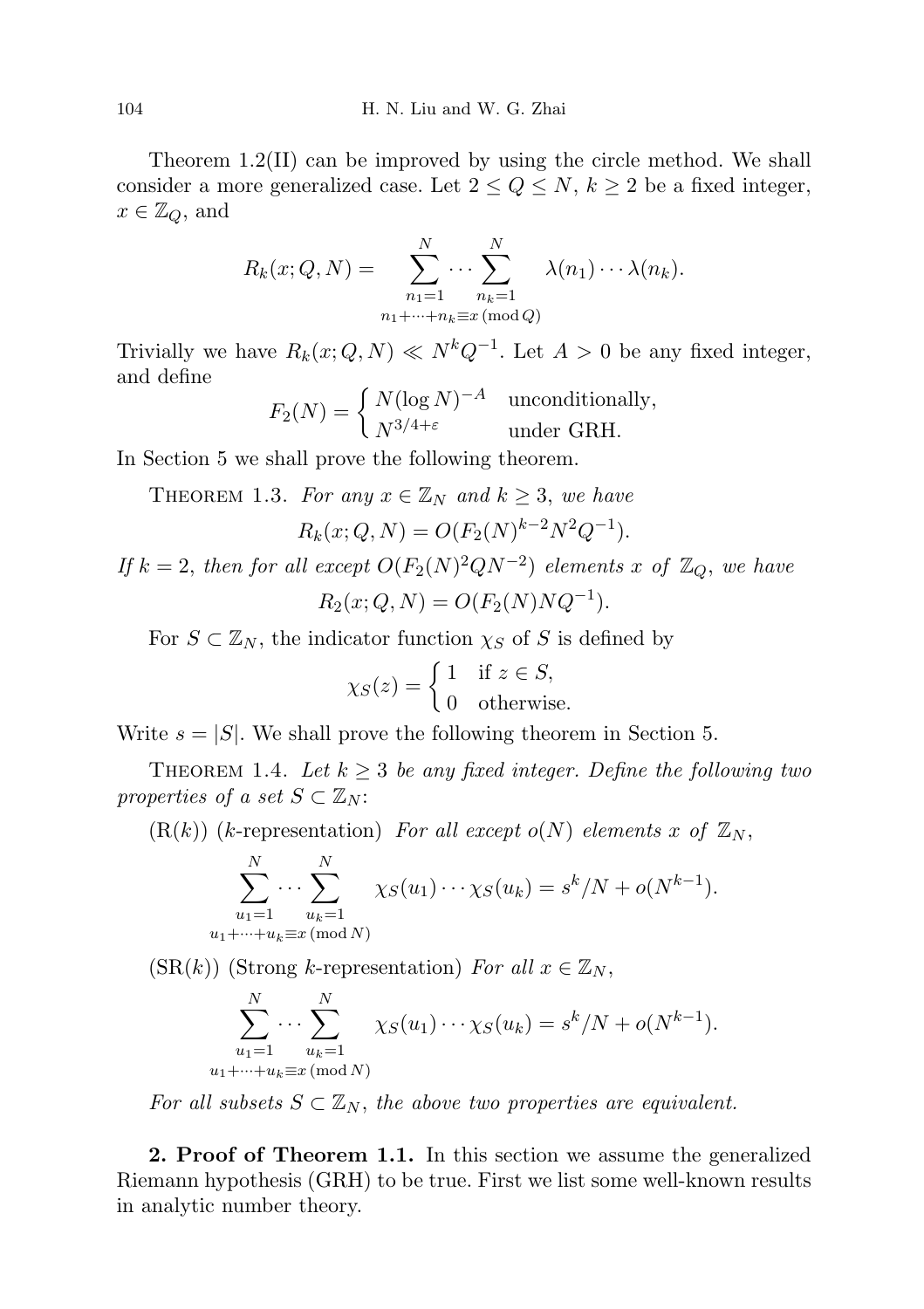LEMMA 2.1. Let  $s = \sigma + it$  be a complex number, where  $\sigma > 1/2$ . For any character  $\chi$  modulo q, we have

$$
\frac{1}{L(s,\chi)} \ll |qt|^{\varepsilon} \quad and \quad L(s,\chi) \ll |qt|^{\varepsilon}.
$$

Proof. These estimates can be obtained by using the method of Chapter 14 in [21].  $\blacksquare$ 

LEMMA 2.2. For any character  $\chi$  modulo q, we have

$$
\sum_{n \le x} \lambda(n) \chi(n) \ll x^{1/2 + \varepsilon} q^{\varepsilon}.
$$

Proof. Let

$$
f(s) = \sum_{n=1}^{\infty} \frac{\lambda(n)\chi(n)}{n^s}.
$$

By applying the Euler products we have

$$
f(s) = \prod_{p} \left[ 1 + \frac{\lambda(p)\chi(p)}{p^s} + \dots + \frac{\lambda(p^n)\chi(p^n)}{p^{ns}} + \dots \right]
$$
  
= 
$$
\prod_{p} \left[ 1 + \frac{(-1)\chi(p)}{p^s} + \dots + \frac{(-1)^n\chi^n(p)}{p^{ns}} + \dots \right]
$$
  
= 
$$
\prod_{p} \frac{1}{1 + \chi(p)/p^s} = \frac{L(2s, \chi^2)}{L(s, \chi)}.
$$

Let  $s_0 = \sigma_0 + it_0, b > 1, T \ge 1$  and  $x \ge 1$ . By the Perron formula we have

$$
\sum_{n\leq x} \frac{\lambda(n)\chi(n)}{n^{s_0}} = \frac{1}{2\pi i} \int_{b-iT}^{b+iT} f(s_0+s) \frac{x^s}{s} ds + O\left(\frac{x^b \zeta(b+\sigma_0)}{T}\right)
$$

$$
+ O\left(x^{1-\sigma_0} \min\left(1, \frac{\log x}{T}\right)\right) + O(x^{-\sigma_0}).
$$

Therefore

$$
\sum_{n\leq x}\lambda(n)\chi(n)=\frac{1}{2\pi i}\int_{b-iT}^{b+iT}\frac{L(2s,\chi^2)}{L(s,\chi)}\frac{x^s}{s}ds+O\bigg(\frac{x^b\zeta(b)}{T}\bigg)+O\bigg(\frac{x\log x}{T}\bigg).
$$

Under GRH, we know that  $L(s, \chi) \neq 0$  for Re  $s > 1/2$ . Taking  $b = 3/2$ , we have

(2.1) 
$$
\sum_{n \leq x} \lambda(n) \chi(n) = \frac{1}{2\pi i} \int_{3/2 - iT}^{3/2 + iT} \frac{L(2s, \chi^2)}{L(s, \chi)} \frac{x^s}{s} ds + O\left(\frac{x^{3/2}}{T}\right),
$$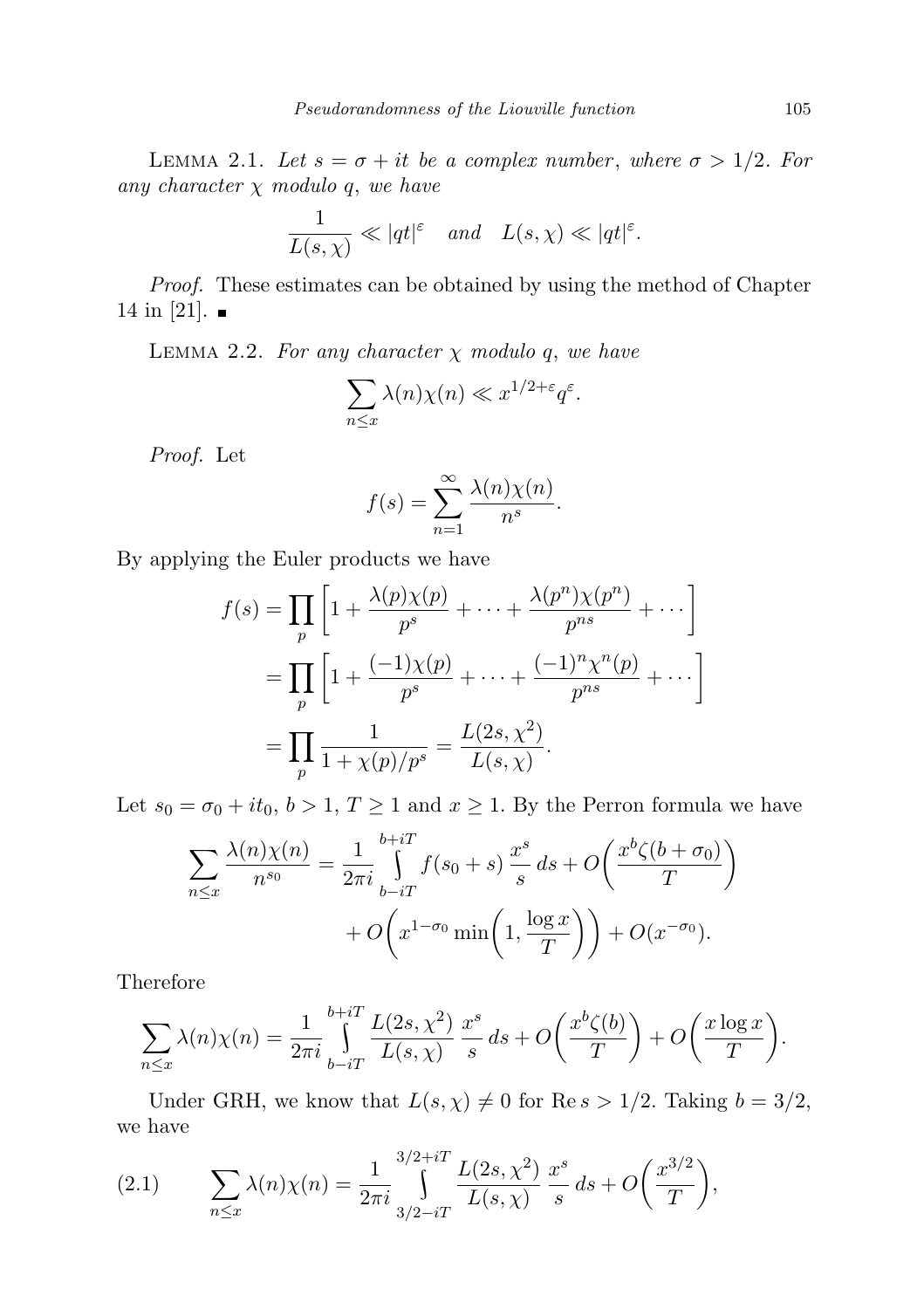and

$$
(2.2) \quad \frac{1}{2\pi i} \left( \int_{3/2-iT}^{3/2+iT} \int_{3/2+iT}^{1/2+\epsilon+iT} + \int_{1/2+\epsilon+iT}^{1/2+\epsilon-iT} + \int_{1/2+\epsilon-iT}^{3/2-iT} \right) \frac{L(2s,\chi^2)}{L(s,\chi)} \frac{x^s}{s} ds = 0.
$$

Taking  $T = x$ , by Lemma 2.1 we get

$$
(2.3) \frac{1}{2\pi i} \int_{3/2+iT}^{1/2+\varepsilon+iT} \frac{L(2s,\chi^2)}{L(s,\chi)} \frac{x^s}{s} ds \ll \frac{(qT)^{\varepsilon}}{T} \int_{1/2+\varepsilon}^{3/2} x^{\sigma} d\sigma \ll \frac{(qT)^{\varepsilon}}{T} x^{3/2}
$$

$$
\ll x^{1/2+\varepsilon} q^{\varepsilon},
$$

$$
(2.4) \frac{1}{2\pi i} \int_{1/2+\varepsilon+iT}^{1/2+\varepsilon-iT} \frac{L(2s,\chi^2)}{L(s,\chi)} \frac{x^s}{s} ds \ll x^{1/2+\varepsilon} \int_{-T}^{T} \frac{(q(|t|+1))^{\varepsilon}}{|t|+1} dt
$$

$$
\ll (qT)^{\varepsilon} x^{1/2+\varepsilon} \ll x^{1/2+\varepsilon} q^{\varepsilon},
$$

and

$$
(2.5) \frac{1}{2\pi i} \int_{1/2+\varepsilon-iT}^{3/2-iT} \frac{L(2s,\chi^2)}{L(s,\chi)} \frac{x^s}{s} ds \ll \frac{(qT)^{\varepsilon}}{T} \int_{1/2+\varepsilon}^{3/2} x^{\sigma} d\sigma \ll \frac{(qT)^{\varepsilon}}{T} x^{3/2}
$$

$$
\ll x^{1/2+\varepsilon} q^{\varepsilon}.
$$

Then the conclusion follows from  $(2.1)$ – $(2.5)$ .

Now we prove Theorem 1.1. Let  $a, b, t \in \mathbb{N}$  with  $1 \le a \le a + (t-1)b \le N$ . If  $b \geq N^{1/2}$ , then

$$
\sum_{j=0}^{t-1} \lambda(a+jb) = \sum_{\substack{n \le a+(t-1)b \\ n \equiv a \pmod{b}}} \lambda(n) \ll \sum_{\substack{n \le N \\ n \equiv a \pmod{b}}} 1 \ll N^{1/2}.
$$

For  $b < N^{1/2}$ , let  $d = (a, b)$ . By Lemma 2.2 we have

$$
\sum_{j=0}^{t-1} \lambda(a+jb) = \sum_{\substack{n \le a+(t-1)b \\ n \equiv a \pmod{b}}} \lambda(n)
$$

$$
= \sum_{\substack{n \le a+(t-1)b \\ n/d \equiv a/d \pmod{b/d}}} \lambda(n) = \sum_{\substack{n \le (a+(t-1)b)/d \\ n \equiv a/d \pmod{b/d}}} \lambda(n)\lambda(d)
$$

$$
= \frac{\lambda(d)}{\phi(b/d)} \sum_{\substack{n \le (a+(t-1)b)/d \\ \chi \bmod{b/d}}} \overline{\chi}\left(\frac{a}{d}\right) \sum_{\substack{n \le (a+(t-1)b)/d \\ n \le (a+(t-1)b)/d}} \lambda(n)\chi(n) \ll N^{1/2+\varepsilon}.
$$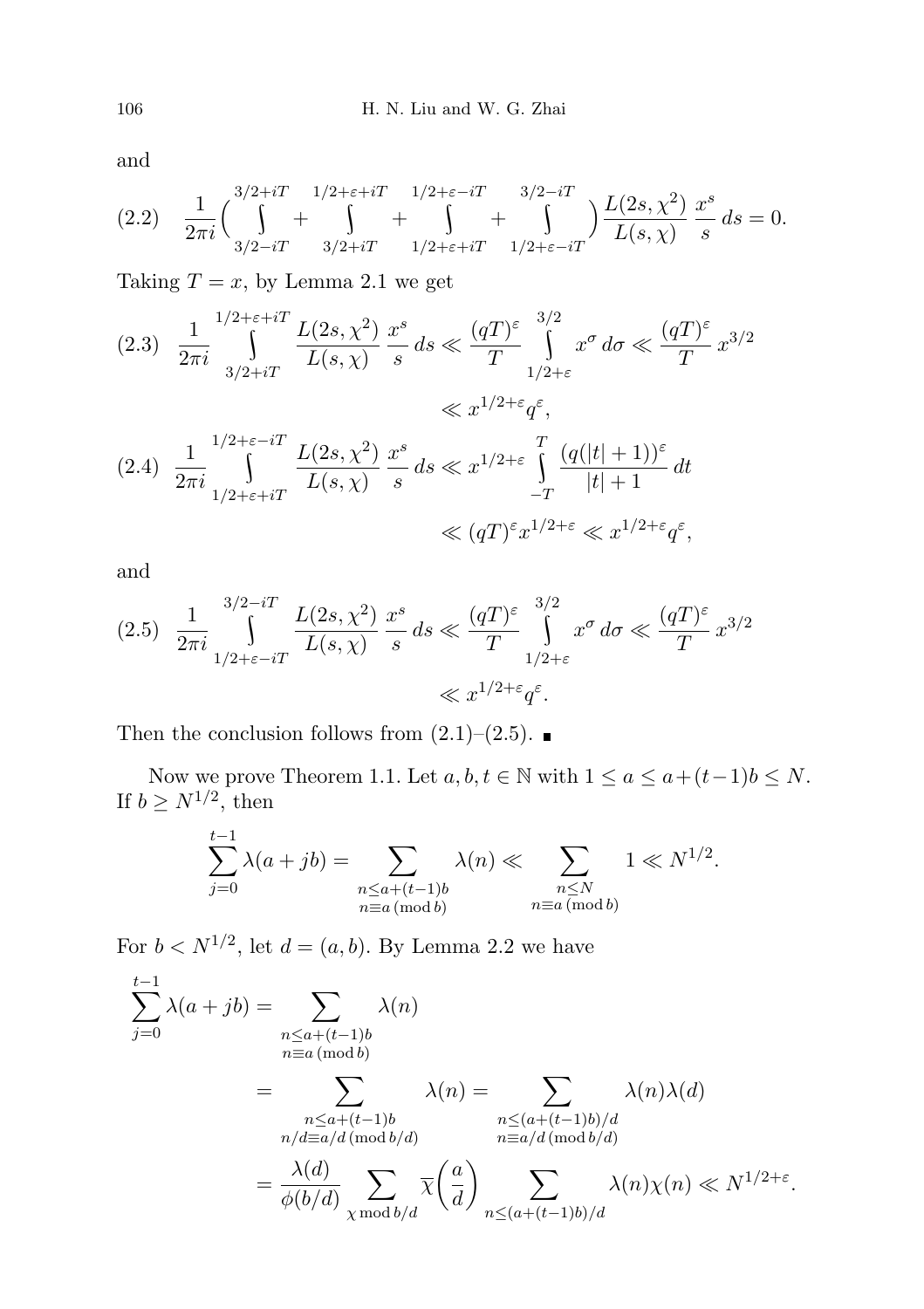Therefore

$$
W(L_N) = \max_{a,b,t} \left| \sum_{j=0}^{t-1} \lambda(a+jb) \right| \ll N^{1/2+\varepsilon}.
$$

This proves Theorem 1.1.

**3. Quasirandom subsets of**  $\mathbb{Z}_N$ **.** In recent years, it has been discovered that there is a surprisingly large class  $\Im$  of graph properties, all shared by quasirandom graphs, which are equivalent in the following sense: If a family of graphs has some property in  $\Im$ , then it must have all the properties in  $\Im$ . This is very surprising, since the properties may appear completely unrelated to one another. Quasirandom graphs, hypergraphs, set systems, subsets of  $\mathbb{Z}_N$ , and tournaments have been examined (see [5], [6] and [7] for details).

For  $S \subset \mathbb{Z}_N$ , the translate of S by x, denoted by  $S + x$ , is the set  $\{z+x \mid z \in S\}$ . For  $S \subset \mathbb{Z}_N$ , the graph  $G_S$  has vertex set  $\mathbb{Z}_N$ , and edge set  $\{\{i,j\} \mid i+j \in S\}$ . For subsets  $S, T \subset \mathbb{Z}_N$ , write  $s = |S|, t = |T|$ . F. R. K. Chung and R. L. Graham [6] listed a sequence of properties which a subset  $S \subset \mathbb{Z}_N$  might possess, and showed that they are all equivalent. The primary result of [6] is the following.

PROPOSITION 3.1. Define the following properties:

(WT) (Weak translation) For all except  $o(N)$  elements x of  $\mathbb{Z}_N$ ,

 $|S \cap (S + x)| = s^2/N + o(N).$ 

(ST) (Strong translation) For all  $T \subset \mathbb{Z}_N$  and all except o(N) elements x of  $\mathbb{Z}_N$ ,

$$
|S \cap (T + x)| = st/N + o(N).
$$

 $(P(2))$  (2-pattern) For all except  $o(N)$  elements  $u_1, u_2$  of  $\mathbb{Z}_N$ ,

$$
\sum_{x} \chi_{S}(x+u_{1})\chi_{S}(x+u_{2}) = s^{2}/N + o(N).
$$

 $(P(k))$  (k-pattern) For all except  $o(N)$  elements  $u_1, \ldots, u_k$  of  $\mathbb{Z}_N$ ,

$$
\sum_{x} \prod_{i=1}^{k} \chi_{S}(x + u_{i}) = s^{k}/N^{k-1} + o(N).
$$

 $(R(2))$  (2-representation) For all except o(N) elements x of  $\mathbb{Z}_N$ ,

 $u_1$ 

$$
\sum_{+u_2 \equiv x \pmod{N}} \chi_S(u_1) \chi_S(u_2) = s^2/N + o(N).
$$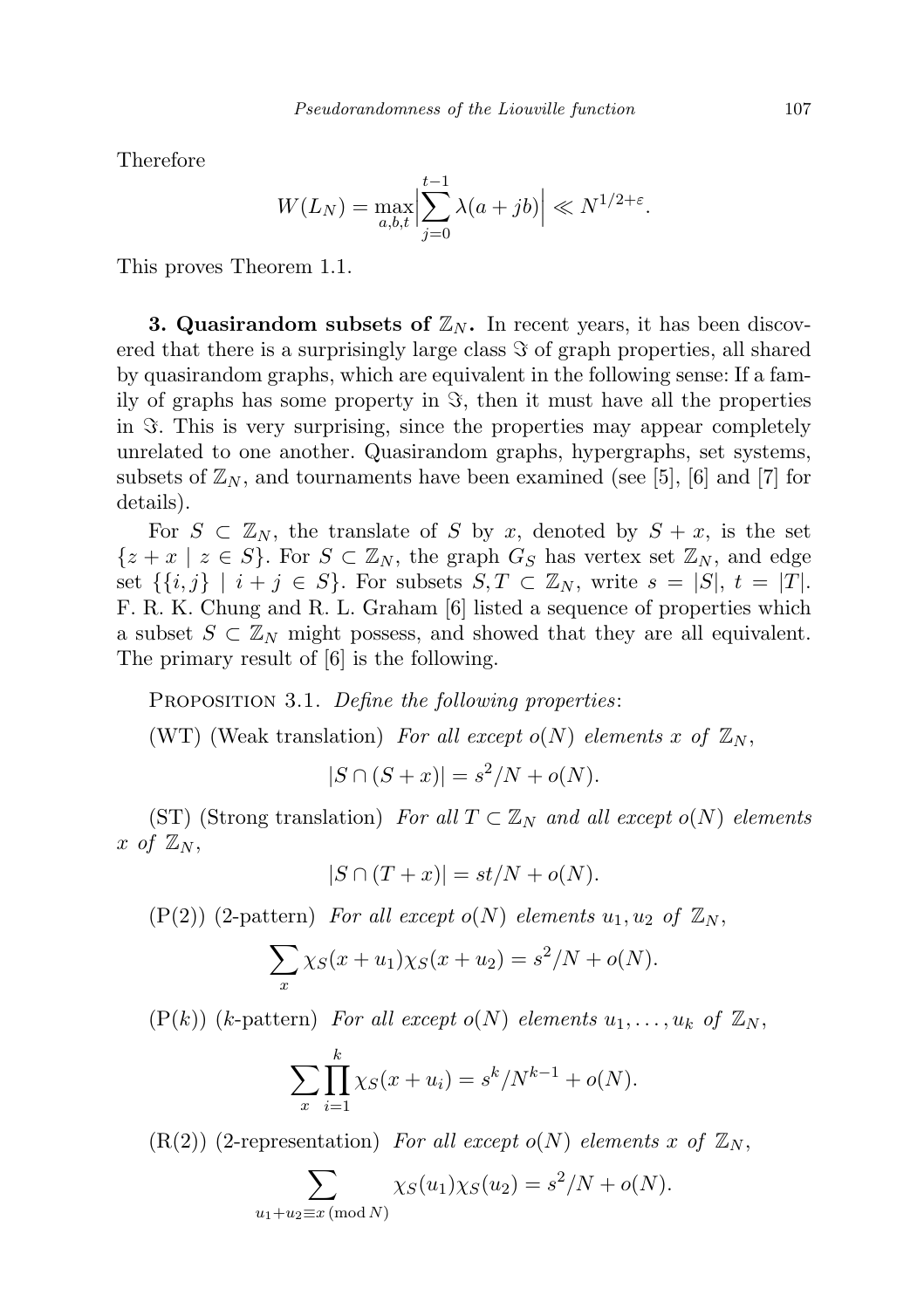$(R(k))$  (k-representation) For all except  $o(N)$  elements x of  $\mathbb{Z}_N$ ,

$$
\sum_{\dots + u_k \equiv x \pmod{N}} \prod_{i=1}^k \chi_S(u_i) = s^k / N + o(N^{k-1}).
$$

(EXP) (Exponential sum) For all  $j \neq 0$  in  $\mathbb{Z}_N$ ,

 $u_1 + \cdot$ 

$$
\sum_{x \in \mathbb{Z}_N} \chi_S(x) e\left(\frac{jx}{N}\right) = o(N), \quad \text{where} \quad e(y) = e^{2\pi i y}.
$$

(GRAPH) (Quasirandom graph) The graph  $G_S$  is quasirandom.  $(C(2t))$   $(2t$ -cycle)

$$
\sum_{x_1,\dots,x_{2t}} \chi_S(x_1+x_2)\chi_S(x_2+x_3)\cdots\chi_S(x_{2t-1}+x_{2t})\chi_S(x_{2t}+x_1)=s^{2t}+o(N^{2t}).
$$

(DENSITY) (Relative density) For all  $T \subset \mathbb{Z}_N$ ,

$$
\sum_{x,y} \chi_T(x) \chi_T(y) \chi_S(x+y) = st^2/N + o(N^2).
$$

For all subsets  $S \subset \mathbb{Z}_N$ , the above properties are equivalent. Sets S which satisfy any one of the above conditions will be called quasirandom.

As mentioned in [6], it is possible to replace all occurrences of  $o(N)$  in Proposition 3.1 by explicit functions of N. We shall prove the following.

THEOREM 3.1. Let  $G(N) = o(N)$ . Define the following properties:

(WT) (Weak translation) For all except  $O(G(N))$  elements x of  $\mathbb{Z}_N$ ,

$$
|S \cap (S + x)| = s^2/N + O(G(N)).
$$

(ST) (Strong translation) For all  $T \subset \mathbb{Z}_N$  and all except  $O(G(N))$  elements x of  $\mathbb{Z}_N$ ,

$$
|S \cap (T + x)| = st/N + O(G(N)).
$$

 $(P(2))$  (2-pattern) For all except  $O(G(N))$  elements  $u_1, u_2$  of  $\mathbb{Z}_N$ ,

$$
\sum_{x} \chi_{S}(x+u_{1})\chi_{S}(x+u_{2}) = s^{2}/N + O(G(N)).
$$

 $(P(k))$  (k-pattern) For all except  $O(G(N))$  elements  $u_1, \ldots, u_k$  of  $\mathbb{Z}_N$ ,

$$
\sum_{x} \prod_{i=1}^{k} \chi_{S}(x + u_{i}) = s^{k}/N^{k-1} + O(G(N)).
$$

For all subsets  $S \subset \mathbb{Z}_N$ , the above four properties are equivalent. Define the following properties:

(EXP) (Exponential sum) For all  $j \neq 0$  in  $\mathbb{Z}_N$ ,

$$
\sum_{x \in \mathbb{Z}_N} \chi_S(x) e\left(\frac{jx}{N}\right) = O(G(N)^2/N).
$$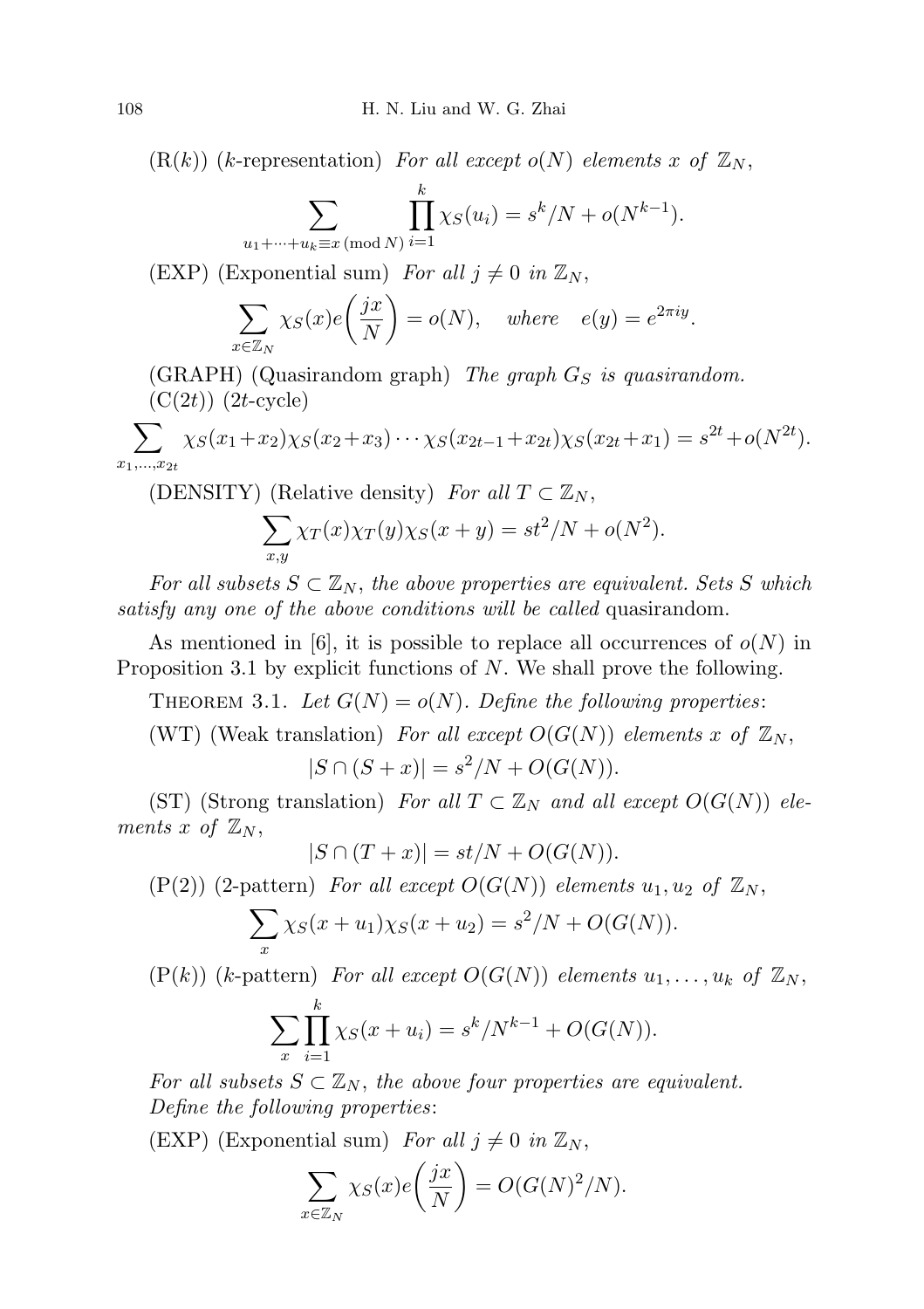$(R(2))$  (2-representation) For all except  $O(G(N))$  elements x of  $\mathbb{Z}_N$ ,

$$
\sum_{u_1+u_2 \equiv x \pmod{N}} \chi_S(u_1)\chi_S(u_2) = s^2/N + O(G(N)).
$$

 $(R(k))$  (k-representation) For all except  $O(G(N))$  elements x of  $\mathbb{Z}_N$ ,

$$
\sum_{u_1 + \dots + u_k \equiv x \pmod{N}} \prod_{i=1}^k \chi_S(u_i) = s^k/N + O(N^{k-2}G(N)).
$$

Sets S which satisfy  $(EXP)$  also satisfy  $(ST)$ ,  $(R(2))$  and  $(R(k))$ .

Proof. We shall prove Theorem 3.1 according to the flowchart in Figure 3.1. Our proof follows the arguments in Theorem 3.1 of  $|6|$  with a slight modification. For completeness we give a detailed proof.

$$
P(2) \stackrel{(3)}{\Rightarrow} WT
$$
  
\n
$$
P(k) \Leftarrow ST \stackrel{(6)}{\Rightarrow} R(2) \stackrel{(7)}{\Rightarrow} R(k)
$$
  
\n
$$
\stackrel{(5)}{\xrightarrow{5}} F
$$
  
\n
$$
EXP
$$

Fig. 3.1

(1)  $(ST) \Rightarrow (P(k))$ .

For  $k = 2$ ,  $(P(k))$  follows at once from (ST) by taking  $T = -S$ . Now assume that  $(ST) \Rightarrow (P(k))$  for all values less than some  $k \geq 3$ . Let  $u_1, \ldots, u_k$  $\in \mathbb{Z}_N$ , and define  $T = \bigcap_{i=1}^{k-1} (S - u_i)$ . Then  $|T| = s^{k-1}/N^{k-2} + O(G(N))$ . Applying  $(ST)$  to the sets S and T, we have

$$
\sum_{x} \prod_{i=1}^{k} \chi_{S}(x + u_{i}) = \left| \bigcap_{i=1}^{k} (S - u_{i}) \right| = |T \cap (S - u_{k})| = |(T + u_{k}) \cap S|
$$

$$
= s^{k} / N^{k-1} + O(G(N)).
$$

 $(2)$   $(P(k)) \Rightarrow (P(2))$ .

For  $k = 2$ , we immediately get  $(P(2))$ . Assume that  $(P(k)) \Rightarrow (P(2))$  for all values less than some  $k \geq 3$ . Then

$$
\sum_{u_1,...,u_k} \left( \sum_x \chi_S(x+u_1) \cdots \chi_S(x+u_k) \right)^2 = \sum_{u_1,u_2} \sum_{u_3,...,u_k} \left( \sum_x \chi_S(x+u_1) \cdots \chi_S(x+u_k) \right)^2
$$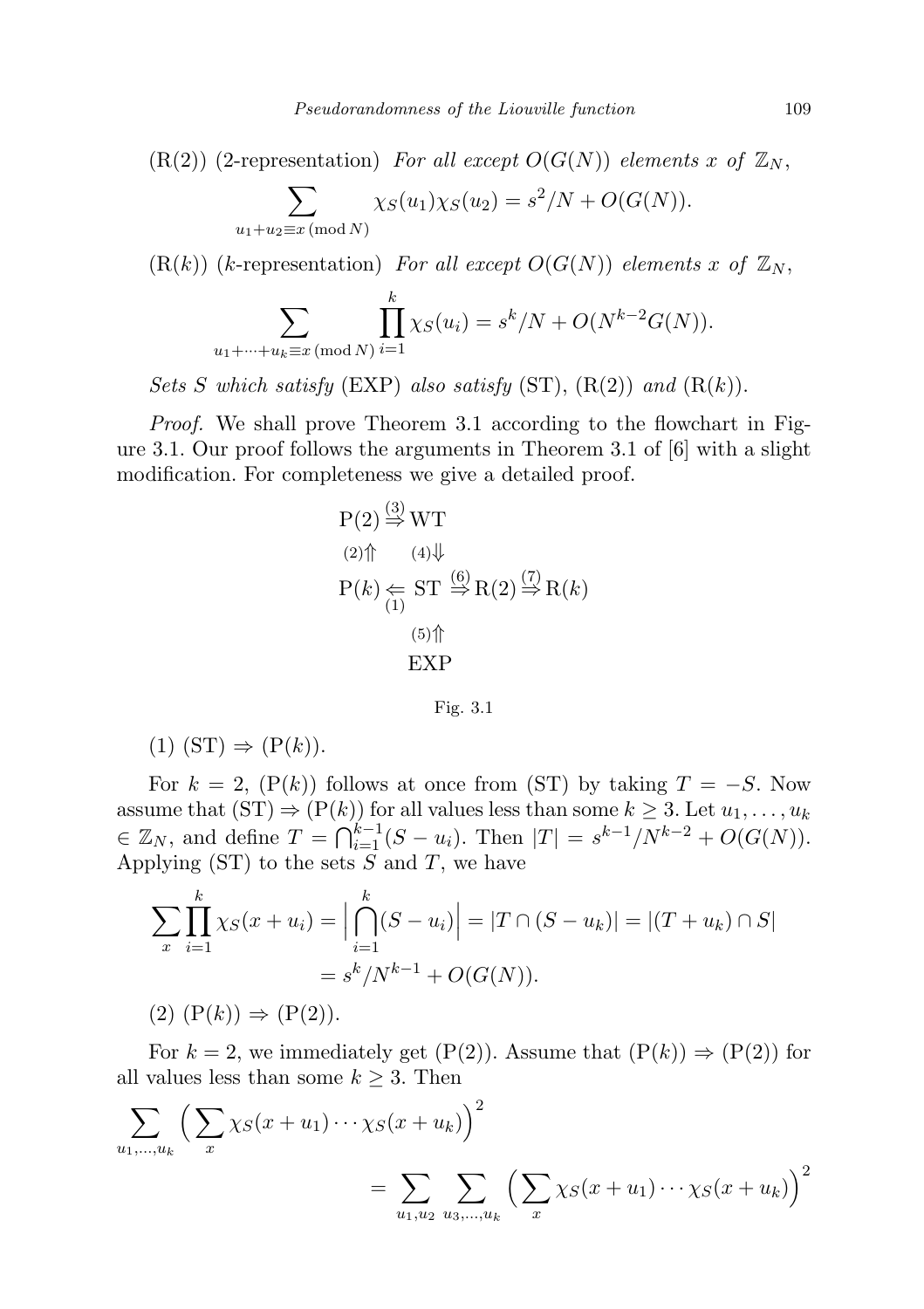$$
\geq \sum_{u_1, u_2} \frac{1}{N^{k-2}} \Big( \sum_{u_3, \dots, u_k} \sum_x \chi_S(x+u_1) \cdots \chi_S(x+u_k) \Big)^2
$$
  
= 
$$
\sum_{u_1, u_2} \frac{1}{N^{k-2}} \Big( \sum_x \chi_S(x+u_1) \chi_S(x+u_2) \sum_{u_3, \dots, u_k} \chi_S(x+u_3) \cdots \chi_S(x+u_k) \Big)^2
$$
  
= 
$$
\sum_{u_1, u_2} \frac{1}{N^{k-2}} \Big( s^{k-2} \sum_x \chi_S(x+u_1) \chi_S(x+u_2) \Big)^2
$$
  
= 
$$
\frac{s^{2k-4}}{N^{k-2}} \sum_{u_1, u_2} \Big( \sum_x \chi_S(x+u_1) \chi_S(x+u_2) \Big)^2.
$$

On the other hand, by  $(P(k))$  we get

$$
\sum_{u_1,\dots,u_k} \left( \sum_x \chi_S(x+u_1) \cdots \chi_S(x+u_k) \right)^2 = s^{2k} / N^{k-2} + O(N^{k+1}G(N)).
$$

Thus,

$$
\sum_{u_1, u_2} \left( \sum_x \chi_S(x + u_1) \chi_S(x + u_2) \right)^2 \le s^4 + O(N^3 G(N)).
$$

Since

$$
\sum_{u_1, u_2} \sum_x \chi_S(x+u_1)\chi_S(x+u_2) = \sum_x \Big( \sum_{u_1} \chi_S(x+u_1) \Big) \Big( \sum_{u_2} \chi_S(x+u_2) \Big) = s^2 N,
$$

we immediately get  $(P(2))$ .

 $(3)$   $(P(2)) \Rightarrow (WT)$ .

From  $(P(2))$  we know that, for all except  $O(G(N))$  elements  $u_1, u_2$  of  $\mathbb{Z}_N$ ,

$$
\sum_{x} \chi_{S}(x+u_{1})\chi_{S}(x+u_{2}) = s^{2}/N + O(G(N)).
$$

On the other hand,

$$
\sum_{x} \chi_{S}(x+u_1)\chi_{S}(x+u_2) = \sum_{y} \chi_{S}(y)\chi_{S}(y+u_2-u_1) = |S \cap (S+u_2-u_1)|.
$$

Thus (WT) follows.

 $(4)$  (WT)  $\Rightarrow$  (ST).

Let  $T \subset \mathbb{Z}_N$ . By (WT), for all  $a \in \mathbb{Z}_N$  and all except  $O(G(N))$  elements *b* of  $\mathbb{Z}_N$ , we have  $|(S - a) \cap (S - b)| = s^2/N + O(G(N))$ . Thus,

$$
\sum_{a \in T} \sum_{b \in T} |(S - a) \cap (S - b)| = s^2 t^2 / N + O(N^2 G(N)),
$$

so that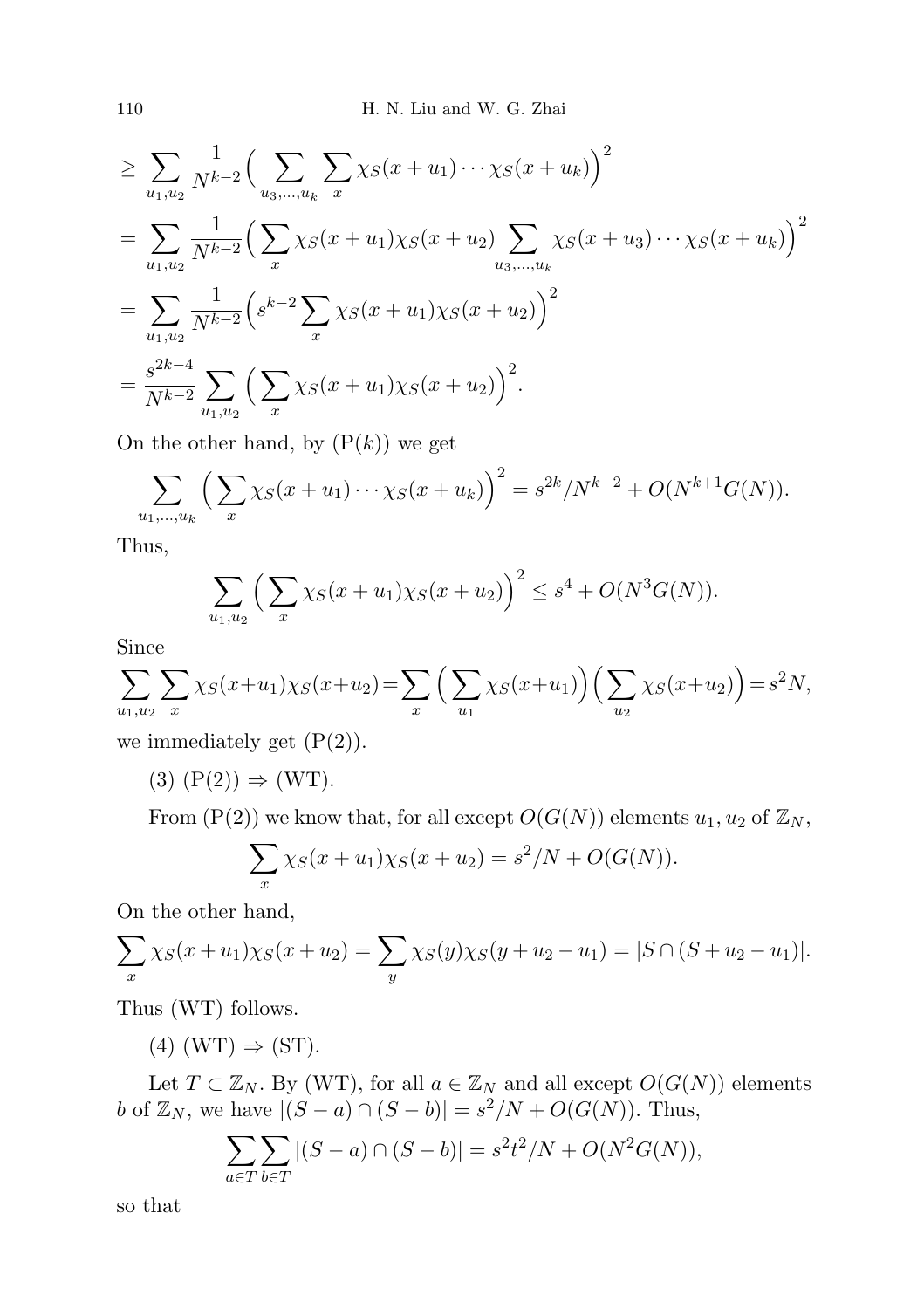Pseudorandomness of the Liouville function 111

$$
\sum_{x} |(S-x) \cap T|^2 = \sum_{x} \left( \sum_{c} \chi_{S}(x+c) \chi_{T}(c) \right)^2
$$
  
= 
$$
\sum_{a} \sum_{b} \sum_{x} \chi_{S}(x+a) \chi_{S}(x+b) \chi_{T}(a) \chi_{T}(b)
$$
  
= 
$$
\sum_{a \in T} \sum_{b \in T} |(S-a) \cap (S-b)| = s^2 t^2 / N + O(N^2 G(N)).
$$

Since

$$
\sum_{x} |(S - x) \cap T| = \sum_{x} \sum_{a} \chi_{S}(a + x)\chi_{T}(a)
$$

$$
= \sum_{a} \chi_{T}(a) \sum_{x} \chi_{S}(a + x) = st,
$$

we have

$$
|S \cap (T + x)| = |(S - x) \cap T| = st/N + O(G(N)).
$$

 $(5)$  (EXP)  $\Rightarrow$  (ST).

Define the matrix  $M = (m_{ij}) = (\chi_S(j - i))$ . Then M has eigenvalues  $\lambda_j = \sum_x \chi_S(x) e(jx/N), j \in \mathbb{Z}_N$ . Let  $\lambda = \max_{j \neq 0} |\lambda_j|$ . By (EXP),  $\lambda =$  $O(G(N)^2/N)$ . Fix  $T \subset \mathbb{Z}_N$  of size  $t = |T|$ . Define  $\overline{1} = (1, \ldots, 1)^{tr}$  and

$$
\overline{\chi}_T = (\chi_T(0), \dots, \chi_T(N-1))^{tr}, \quad \overline{V}_T = (V_T(0), \dots, V_T(N-1))^{tr},
$$

where

$$
V_T(i) = \frac{1}{N-t} \bigg( -1 + \frac{N}{t} \chi_S(i) \bigg).
$$

Thus,

$$
\overline{\chi}_T = \frac{t(N-t)}{N} \left( \frac{1}{N-t} \cdot \overline{1} + \overline{V}_T \right)
$$

and  $\langle \overline{1}, \overline{V}_T \rangle = 0$ . Also,

$$
\|\overline{V}_T\| = \left(\frac{1}{t} + \frac{1}{N-t}\right)^{1/2}, \quad M\overline{\chi}_T = \frac{st}{N} \cdot \overline{1} + \frac{t(N-t)}{N} M\overline{V}_T.
$$

Now suppose that for any  $c > 0$ ,

(3.1) 
$$
\sum_{x} |S \cap (T + x)| - \frac{st}{N} > \frac{3cstG(N)}{N}
$$

Define

$$
W = \left\{ y \mid \left| |S \cap (T+y)| - \frac{st}{N} \right| > \frac{cstG(N)}{N^2} \right\}.
$$

.

Then  $w = |W|$  must satisfy  $w > 2csG(N)/N$ , since otherwise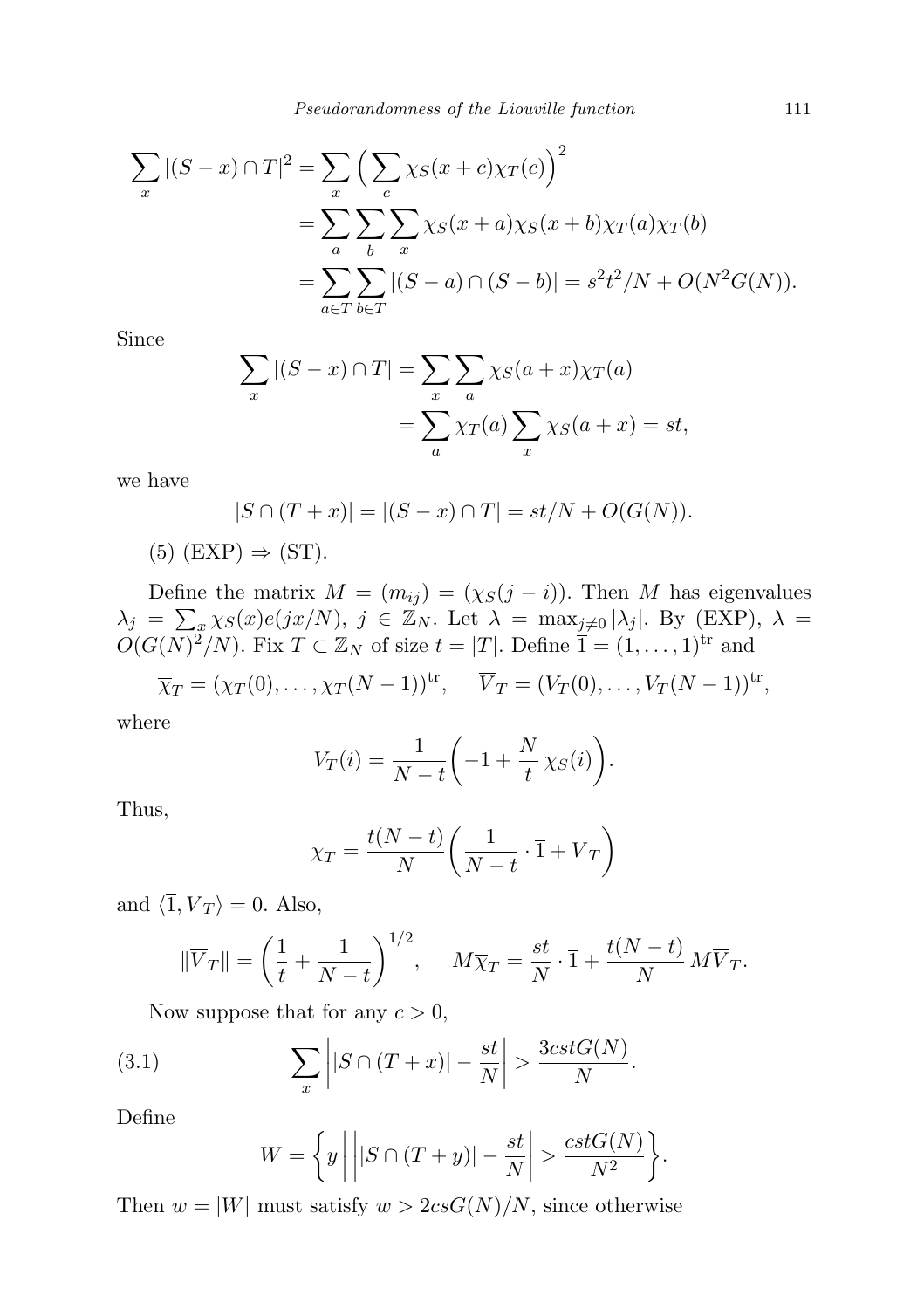$$
\sum_{y \in \mathbb{Z}_N} \left| |S \cap (T+y)| - \frac{st}{N} \right|
$$
\n
$$
= \sum_{y \in W} \left| |S \cap (T+y)| - \frac{st}{N} \right| + \sum_{y \notin W} \left| |S \cap (T+y)| - \frac{st}{N} \right|
$$
\n
$$
\le wt + \frac{cstG(N)}{N^2} \cdot N \le \frac{3cstG(N)}{N},
$$

which contradicts (3.1).

Assume without loss of generality that

$$
W' = \left\{ y \in W \mid |S \cap (T+y)| > \frac{st}{N} + \frac{cstG(N)}{N^2} \right\}
$$

satisfies  $w' = |W'| > csG(N)/N$ . Thus,

(3.2) 
$$
\sum_{y \in W'} |S \cap (T + y)| > w' st \left( \frac{1}{N} + \frac{cG(N)}{N^2} \right).
$$

Let  $W'' = -W'$  and define

$$
\overline{\chi}_{W''} = (\chi_{W''}(0), \dots, \chi_{W''}(N-1))^{\text{tr}}, \quad \overline{V}_{W''} = (V_0'', \dots, V_{N-1}'')^{\text{tr}},
$$

where

$$
V_i'' = \frac{1}{N-t} \bigg( -1 + \frac{N}{t} \chi_{W''}(i) \bigg).
$$

As before,

$$
\overline{\chi}_{W''} = \frac{w'(N - w')}{N} \left( \frac{1}{N - w'} \cdot \overline{1} + \overline{V}_{W''} \right)
$$

with  $\langle \overline{1}, \overline{V}_{W''}\rangle = 0$ , and

$$
\|\overline{V}_{W''}\| = \left(\frac{1}{w'} + \frac{1}{N - w'}\right)^{1/2}.
$$

By  $(3.2)$  we have

(3.3) 
$$
\langle \overline{\chi}_{W''}, M \overline{\chi}_{T} \rangle = \sum_{i,j} \chi_{W''}(i) m_{ij} \chi_{T}(j) = \sum_{i,j} \chi_{W''}(i) \chi_{S}(j-i) \chi_{T}(j)
$$

$$
= \sum_{i \in W''} |T \cap (S+i)|
$$

$$
= \sum_{y \in W'} |S \cap (T+y)| > w' st \left( \frac{1}{N} + \frac{cG(N)}{N^{2}} \right).
$$

On the other hand,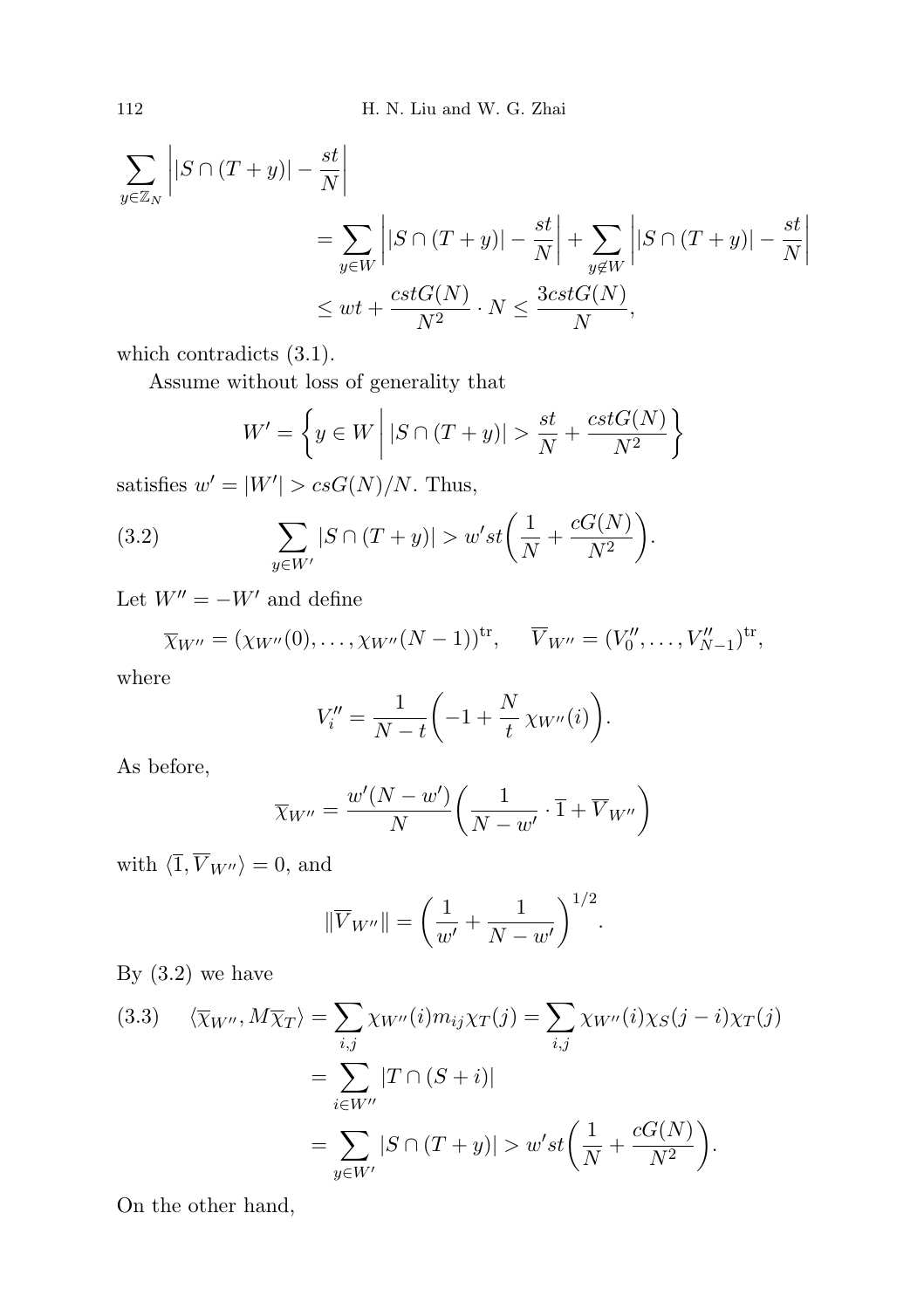Pseudorandomness of the Liouville function 113

$$
(3.4) \langle \overline{\chi}_{W''}, M\overline{\chi}_{T} \rangle = \left\langle \frac{w'}{N} \cdot \overline{1} + \frac{w'(N-w')}{N} \overline{V}_{W''}, \frac{st}{N} \cdot \overline{1} + \frac{t(N-t)}{N} M \overline{V}_{T} \right\rangle
$$
  
\n
$$
= \frac{w'st}{N} + \frac{w'(N-w')t(N-t)}{N^{2}} \langle \overline{V}_{W''}, M\overline{V}_{T} \rangle
$$
  
\n
$$
\leq \frac{w'st}{N} + \frac{w'(N-w')t(N-t)}{N^{2}} \lambda \|\overline{V}_{W''}\| \cdot \|\overline{V}_{T}\|
$$
  
\n
$$
= \frac{w'st}{N} + \frac{w'(N-w')t(N-t)}{N^{2}} \cdot O\left(\frac{G(N)^{2}}{N}\right)
$$
  
\n
$$
\times \left(\frac{1}{t} + \frac{1}{n-t}\right)^{1/2} \left(\frac{1}{w'} + \frac{1}{n-w'}\right)^{1/2}
$$
  
\n
$$
= \frac{w'st}{N} + \frac{(w'(N-w')t(N-t))^{1/2}}{N} \cdot O\left(\frac{G(N)^{2}}{N}\right)
$$
  
\n
$$
= \frac{w'st}{N} + O\left(\frac{(w't)^{1/2}G(N)^{2}}{N}\right)
$$
  
\n
$$
= \frac{w'st}{N} + O\left(\frac{w'st}{N} \cdot \frac{G(N)^{3/2}}{N^{3/2}c^{1/2}}\right).
$$

Now from (3.3) and (3.4) we get  $c \ll (G(N)/N)^{1/3}$ , which is impossible, since  $c$  is arbitrary. Therefore

$$
\sum_{x} \left| |S \cap (T+x)| - \frac{st}{N} \right| \ll \frac{stG(N)}{N}.
$$

Thus we have  $|S \cap (T + x)| = st/N + O(G(N)).$ 

(6)  $(ST) \Rightarrow (R(2))$ .

Choose  $T = -S$  in (ST), so that  $\chi_T(z) = \chi_S(-z)$ . Then

$$
\sum_{x \in \mathbb{Z}_N} \chi_S(y) \chi_T(y - x) = \sum_y \chi_S(y) \chi_S(x - y) = s^2/N + O(G(N)),
$$

which is just  $(R(2))$ .

 $(7)$   $(R(2)) \Rightarrow (R(k)).$ 

For  $k = 2$ ,  $(R(2)) \Rightarrow (R(k))$  holds. Now assume it holds for all values less than some fixed value of  $k \geq 3$ . We have

$$
\sum_{x} \left( \sum_{u_1 + \dots + u_k = x} \chi_S(u_1) \dots \chi_S(u_k) \right)^2
$$
  
= 
$$
\sum_{x} \left( \sum_{u_1 + y = x} \chi_S(u_1) \sum_{u_2 + \dots + u_k = y} \chi_S(u_2) \dots \chi_S(u_k) \right)^2
$$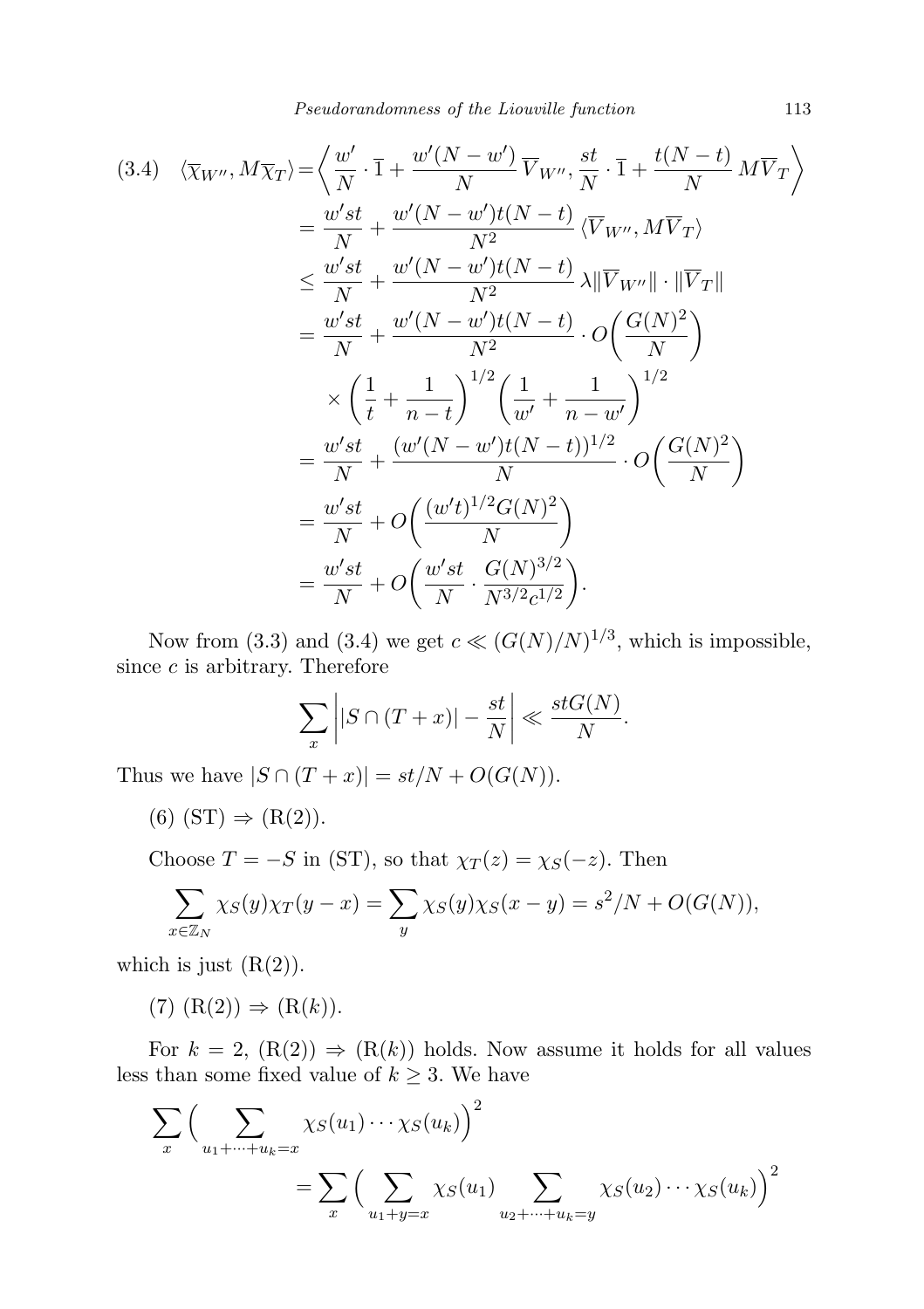$$
= \sum_{x} \left( \sum_{y} \chi_{S}(x-y) \sum_{u_{2}+\cdots+u_{k}=y} \chi_{S}(u_{2}) \cdots \chi_{S}(u_{k}) \right)^{2}
$$
  
= 
$$
\sum_{x} \left( \sum_{y} \chi_{S}(x-y) (s^{k-1}/N + O(N^{k-3}G(N))) \right)^{2} + O(N^{2k-3}G(N)^{2})
$$
  
= 
$$
\sum_{x} \left( \sum_{y} \chi_{S}(x-y) \right)^{2} (s^{2k-2}/N^{2} + O(N^{2k-5}G(N))) + O(N^{2k-3}G(N)^{2})
$$
  
= 
$$
s^{2k}/N + O(N^{2k-2}G(N)).
$$

Since

$$
\sum_{x} \sum_{u_1 + \dots + u_k = x} \chi_S(u_1) \dots \chi_S(u_k)
$$
  
= 
$$
\sum_{x} \sum_{u_1} \dots \sum_{u_{k-1}} \chi_S(u_1) \dots \chi_S(u_{k-1}) \chi_S(x - u_1 - \dots - u_{k-1})
$$
  
= 
$$
\sum_{u_1} \dots \sum_{u_{k-1}} \chi_S(u_1) \dots \chi_S(u_{k-1}) \sum_{x} \chi_S(x - u_1 - \dots - u_{k-1}) = s^k,
$$
  
we have 
$$
\sum_{u_1 + \dots + u_k = x} \chi_S(u_1) \dots \chi_S(u_k) = s^k/N + O(N^{k-2}G(N)).
$$

4. Proof of Theorem 1.2. Now we shall use Theorem 3.1 to study the pseudorandomness of the Liouville function  $\lambda(n)$ . We need the following lemma.

Lemma 4.1. (I) For any real number  $H > 0$  and  $x > x_0(H)$ , we have

$$
\left|\sum_{n\leq x}\lambda(n)e(n\alpha)\right|
$$

(II) Under GRH, for  $\varepsilon > 0$  and  $x > x_1(\varepsilon)$ , we have

$$
\left|\sum_{n\leq x}\lambda(n)e(n\alpha)\right|
$$

*Proof.* Part (I) is Lemma 2 of [19], and (II) is the Theorem of [1].

Now we prove Theorem 1.2. Recall that

$$
\lambda'(n) = \begin{cases} \lambda(n) & \text{if } 1 \le n \le N, \\ \lambda(n-N) & \text{if } N+1 \le n \le 2N \end{cases}
$$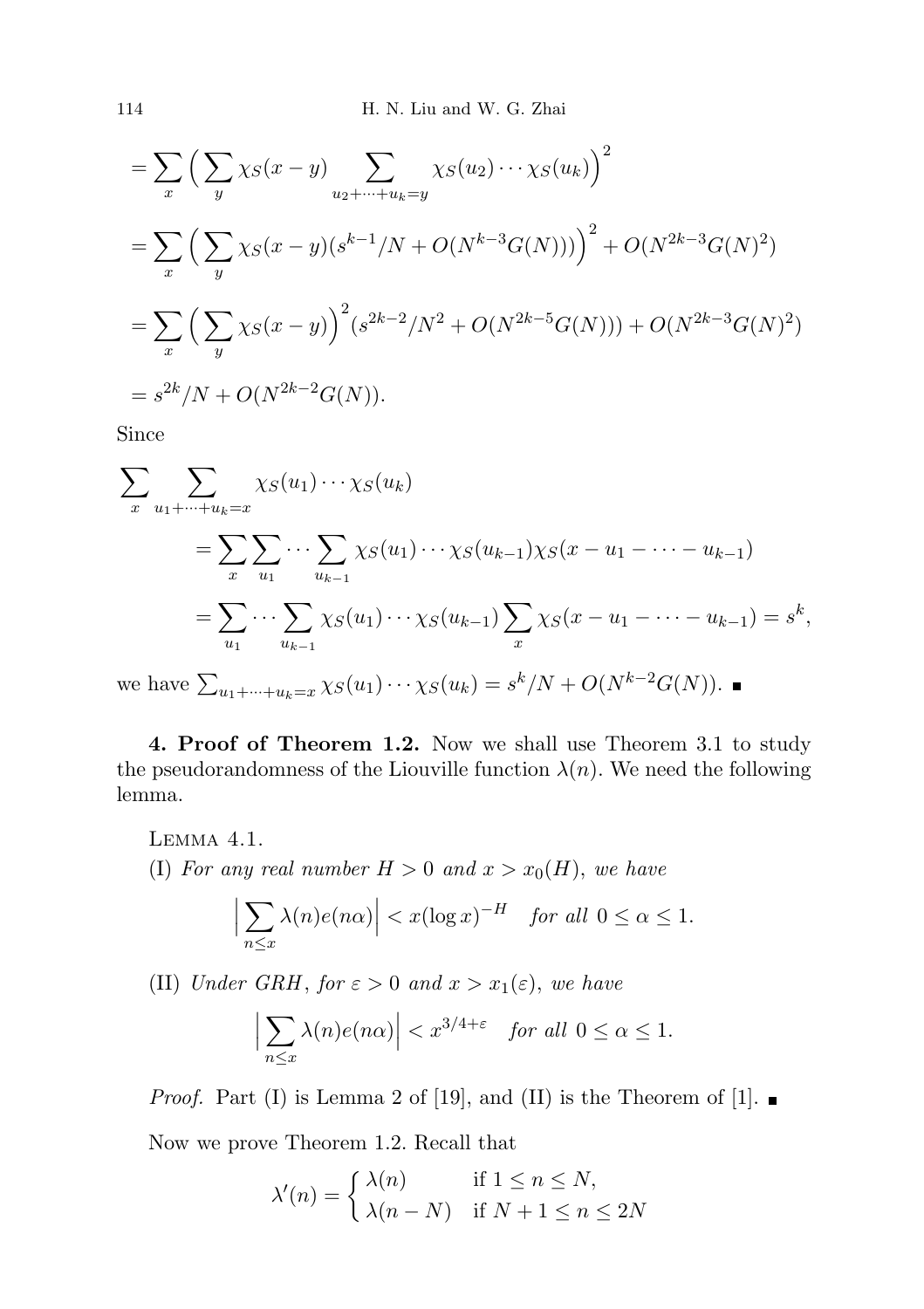and set

$$
S = \{ n \mid \lambda'(n) = 1, 1 \le n \le N \} \subset \mathbb{Z}_N.
$$

Let  $A > 0$  be any fixed integer, recall that

$$
F_1(N) = \begin{cases} N(\log N)^{-A} & \text{unconditionally,} \\ N^{7/8 + \varepsilon} & \text{under GRH,} \end{cases}
$$

and define

$$
F_2(N) = \begin{cases} N(\log N)^{-A} & \text{unconditionally,} \\ N^{3/4 + \varepsilon} & \text{under GRH.} \end{cases}
$$

It is obvious that

$$
F_1(N) = O(N^{1/2} F_2(N)^{1/2}).
$$

By Lemma 4.1 we easily get

$$
s = |S| = \sum_{\substack{n=1 \ \lambda'(n)=1}}^N 1 = \sum_{\substack{n=1 \ \lambda(n)=1}}^N 1 = \frac{1}{2} \sum_{n=1}^N (\lambda(n) + 1) = \frac{N}{2} + \frac{1}{2} \sum_{n=1}^N \lambda(n)
$$

$$
= \frac{N}{2} + O(F_2(N)).
$$

For all  $j \neq 0$  in  $\mathbb{Z}_N$ , we have

$$
\sum_{n \in \mathbb{Z}_N} \chi_S(n) e\left(\frac{jn}{N}\right) = \sum_{\substack{n=1 \ \lambda(n)=1}}^N e\left(\frac{jn}{N}\right) = \frac{1}{2} \sum_{n=1}^N (\lambda(n) + 1) e\left(\frac{jn}{N}\right)
$$

$$
= \frac{1}{2} \sum_{n=1}^N \lambda(n) e\left(\frac{jn}{N}\right) = O(F_2(N)).
$$

Then from Theorem 3.1 we know that for all except  $O(F_1(N))$  elements  $u_1, u_2$  of  $\mathbb{Z}_N$ ,

(4.1) 
$$
\sum_{n \in \mathbb{Z}_N} \chi_S(n+u_1)\chi_S(n+u_2) = \frac{s^2}{N} + O(F_1(N)) = \frac{N}{4} + O(F_1(N)),
$$

and for all except  $O(F_1(N))$  elements  $u_1, \ldots, u_k$  of  $\mathbb{Z}_N$ ,

(4.2) 
$$
\sum_{n \in \mathbb{Z}_N} \chi_S(n+u_1) \cdots \chi_S(n+u_k) = \frac{s^k}{N^{k-1}} + O(F_1(N))
$$

$$
= \frac{N}{2^k} + O(F_1(N)).
$$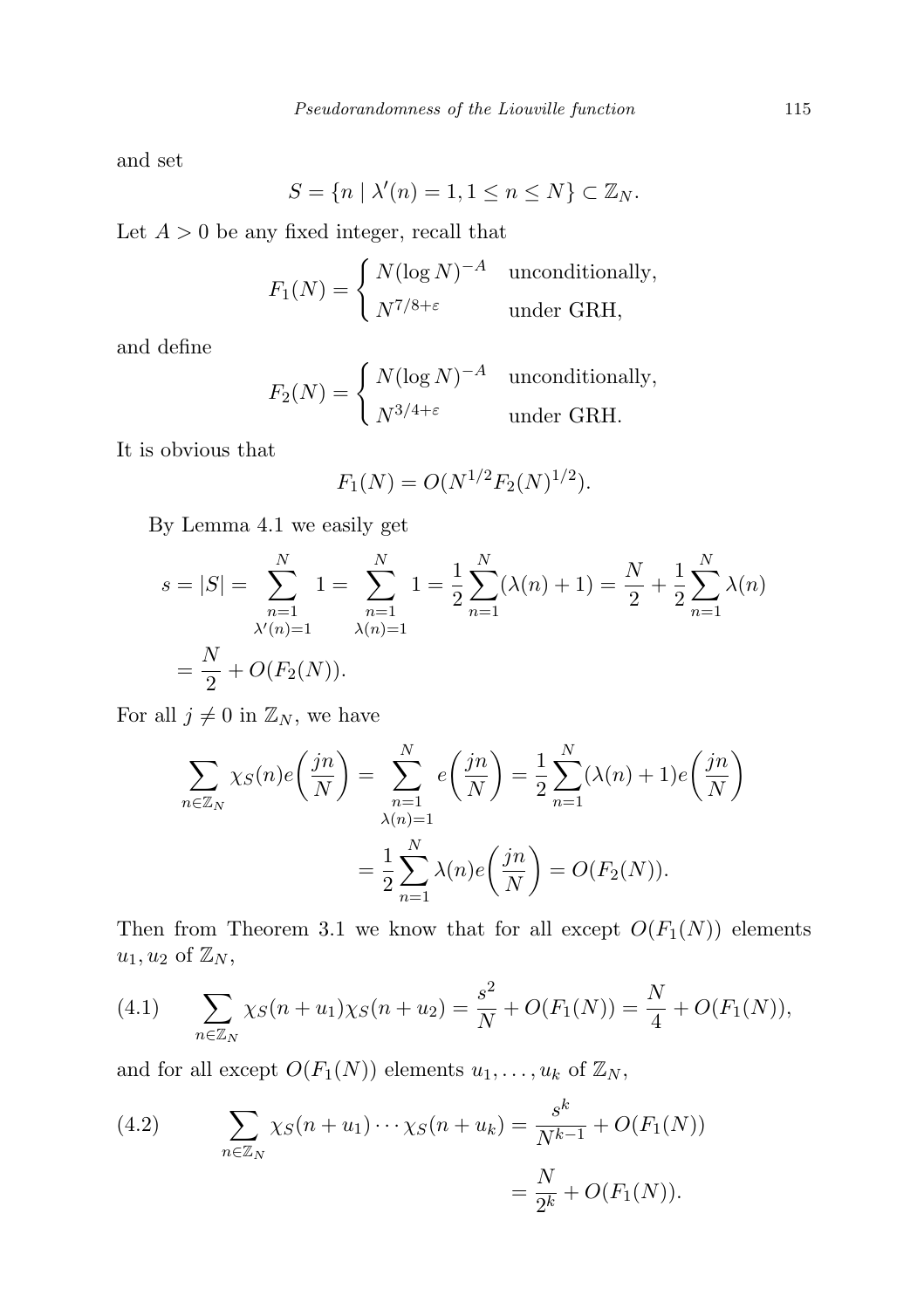Noting that

$$
(4.3) \sum_{n \in \mathbb{Z}_N} \chi_S(n+u_1)\chi_S(n+u_2) = \sum_{\substack{n=1 \ \lambda'(n+u_1)=1}}^N 1
$$
  

$$
= \frac{1}{4} \sum_{n=1}^N (\lambda'(n+u_1) + 1)(\lambda'(n+u_2) + 1)
$$
  

$$
= \frac{1}{4} \sum_{n=1}^N \lambda'(n+u_1)\lambda'(n+u_2) + \frac{1}{4} \sum_{n=1}^N \lambda'(n+u_1) + \frac{1}{4} \sum_{n=1}^N \lambda'(n+u_2) + \frac{N}{4},
$$

from Lemma 4.1,  $(4.1)$  and  $(4.3)$  we get

$$
\sum_{n=1}^{N} \lambda'(n+u_1)\lambda'(n+u_2) = O(F_1(N)).
$$

Now suppose that for all except  $O(F_1(N))$  elements  $u_1, \ldots, u_{k-1}$  of  $\mathbb{Z}_N$ ,

$$
\sum_{n=1}^{N} \lambda'(n+u_1) \cdots \lambda'(n+u_{k-1}) = O(F_1(N)).
$$

Then we have

$$
(4.4) \sum_{n \in \mathbb{Z}_N} \chi_S(n+u_1) \cdots \chi_S(n+u_k) = \sum_{\substack{n=1 \ \lambda'(n+u_1)=1}}^N 1
$$
  

$$
= \frac{1}{2^k} \sum_{n=1}^N (\lambda'(n+u_1) + 1) \cdots (\lambda'(n+u_k) + 1)
$$
  

$$
= \frac{1}{2^k} \sum_{n=1}^N \lambda'(n+u_1) \cdots \lambda'(n+u_k) + \frac{1}{2^k} \sum_{n=1}^N 1 + O(F_1(N)).
$$

Combining  $(4.2)$  and  $(4.4)$ , we get

$$
\sum_{n=1}^N \lambda'(n+u_1)\cdots\lambda'(n+u_k) = O(F_1(N))
$$

for all except  $O(F_1(N))$  elements  $u_1, \ldots, u_k$  of  $\mathbb{Z}_N$ .

Using similar methods and Theorem 3.1 we obtain

$$
\sum_{\substack{n_1=1 \ n_1+\cdots+n_k\equiv x \pmod{N}}}^N \lambda(n_1)\cdots\lambda(n_k) = O(N^{k-2}F_1(N))
$$

for all except  $O(F_1(N))$  elements x of  $\mathbb{Z}_N$ . This proves Theorem 1.2.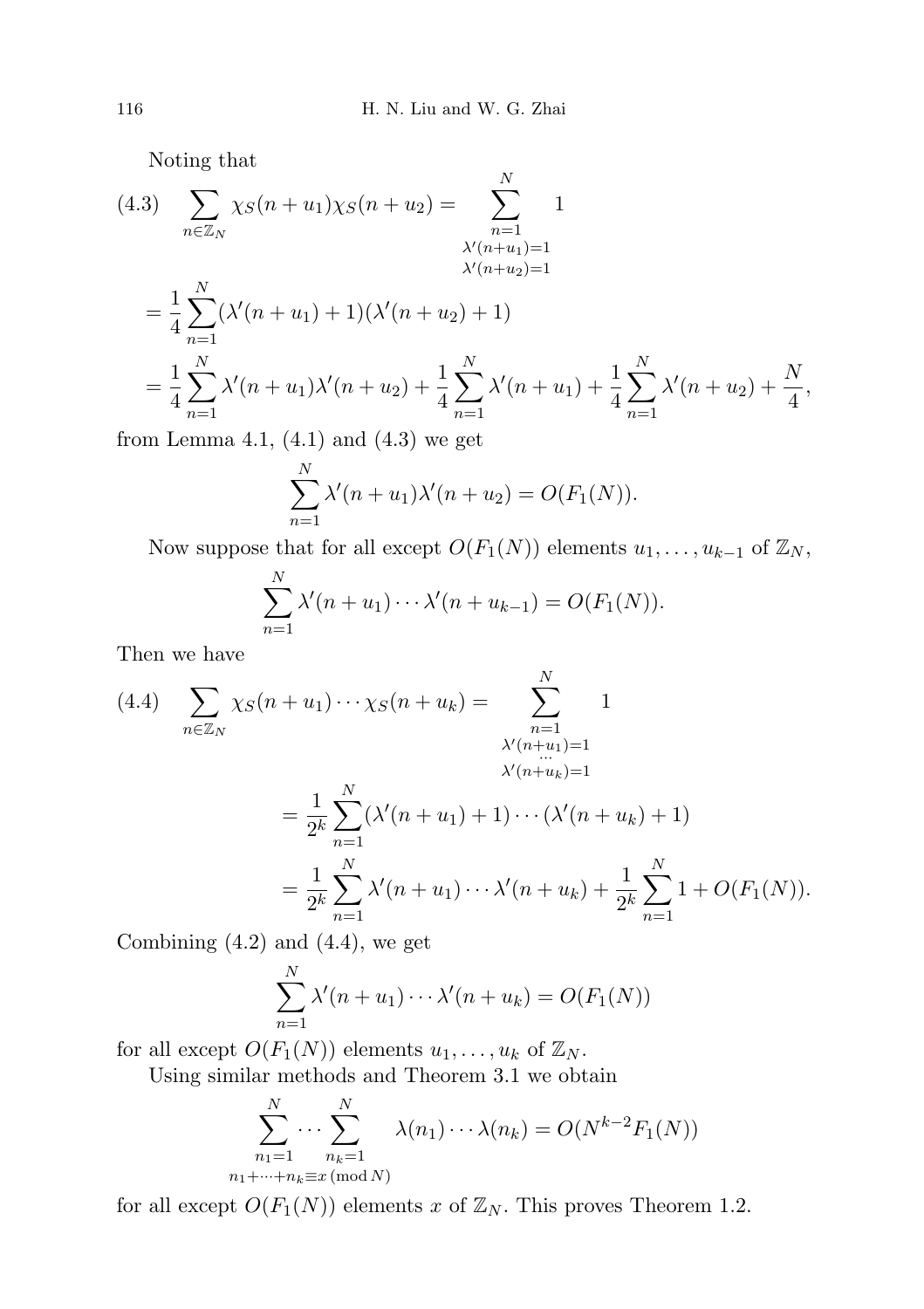## 5. Proof of Theorems 1.3 and 1.4. We need the following lemmas.

LEMMA 5.1. Let  $Q \geq 2$  be an integer. Then

$$
\frac{1}{Q} \sum_{a=1}^{Q} e\left(\frac{ar}{Q}\right) = \begin{cases} 1 & \text{if } r \equiv 0 \pmod{Q}, \\ 0 & \text{if } r \not\equiv 0 \pmod{Q}. \end{cases}
$$

LEMMA 5.2 (Parseval's identity). Let  $Q \geq 2$  be an integer and  $f : \mathbb{Z}_Q \to$  $\mathbb C$  be any function. If there exists a function  $g$  :  $\mathbb Z_Q$   $\rightarrow$   $\mathbb C$  such that

$$
f(x) = \sum_{j=1}^{Q} g(j)e\left(-\frac{jx}{Q}\right), \quad x \in \mathbb{Z}_Q,
$$

then

$$
\sum_{x=1}^{Q} |f(x)|^2 = Q \sum_{x=1}^{Q} |g(x)|^2.
$$

Proof. By Lemma 5.1 we get

$$
\sum_{x=1}^{Q} |f(x)|^2 = \sum_{x=1}^{Q} \sum_{j_1=1}^{Q} \sum_{j_2=1}^{Q} \overline{g(j_1)} g(j_2) e\left(\frac{x(j_1 - j_2)}{Q}\right)
$$
  
= 
$$
\sum_{j_1=1}^{Q} \sum_{j_2=1}^{Q} \overline{g(j_1)} g(j_2) \sum_{x=1}^{Q} e\left(\frac{x(j_1 - j_2)}{Q}\right) = Q \sum_{j=1}^{Q} |g(j)|^2.
$$

Now we prove Theorem 1.3. By Lemma 5.1 we have

$$
R_k(x; Q, N) = \sum_{n_1=1}^{N} \cdots \sum_{n_k=1}^{N} \lambda(n_1) \cdots \lambda(n_k)
$$
  
\n
$$
= \frac{1}{Q} \sum_{n_1=1}^{N} \cdots \sum_{n_k=1}^{N} \lambda(n_1) \cdots \lambda(n_k) \sum_{a=1}^{Q} e\left(\frac{a(n_1 + \cdots + n_k - x)}{Q}\right)
$$
  
\n
$$
= \frac{1}{Q} \sum_{a=1}^{Q} e\left(-\frac{ax}{Q}\right) \sum_{n_1=1}^{N} \lambda(n_1) e\left(\frac{an_1}{N}\right) \cdots \sum_{n_k=1}^{N} \lambda(n_k) e\left(\frac{an_k}{N}\right)
$$
  
\n
$$
= \frac{1}{Q} \sum_{a=1}^{Q} e\left(-\frac{ax}{Q}\right) \left(\sum_{n=1}^{N} \lambda(n) e\left(\frac{an}{N}\right)\right)^k
$$
  
\n
$$
= \frac{1}{Q} \sum_{a=1}^{Q} e\left(-\frac{ax}{Q}\right) S^k(a, N),
$$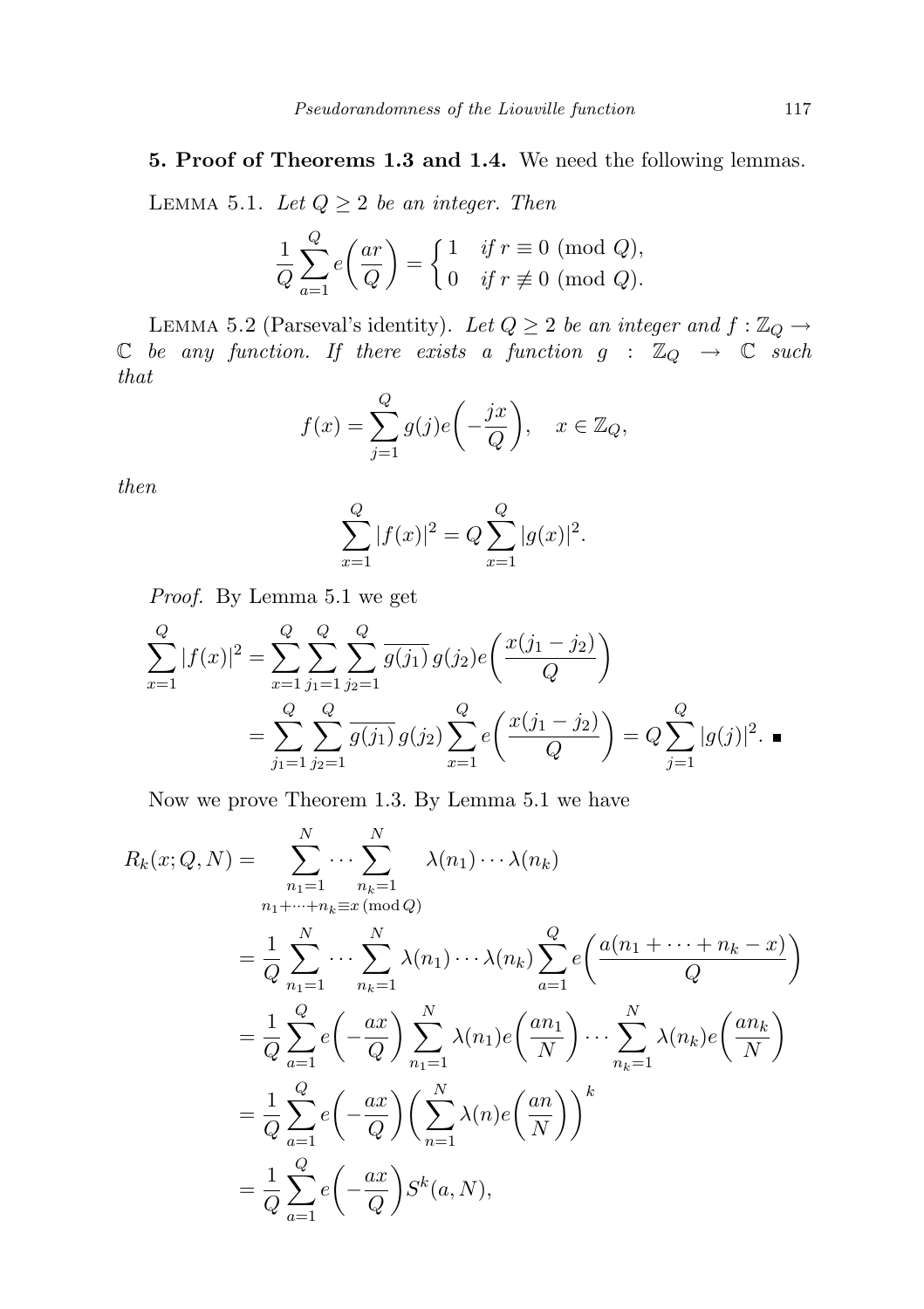say, where  $S(a, N) = \sum_{n=1}^{N} \lambda(n) e(an/N)$ . So we have

(5.1) 
$$
R_k(x; Q, N) \ll \frac{1}{Q} \sum_{a=1}^{Q} |S(a, N)|^k
$$

$$
\ll \max_{1 \le b \le Q} |S(b, N)|^{k-2} \frac{1}{Q} \sum_{a=1}^{Q} |S(a, N)|^2.
$$

By Lemma 5.1 we have

$$
(5.2) \quad \frac{1}{Q} \sum_{a=1}^{Q} |S(a,N)|^2 = \frac{1}{Q} \sum_{a=1}^{Q} \sum_{n_1=1}^{N} \sum_{n_2=1}^{N} \lambda(n_1) \lambda(n_2) e\left(\frac{a(n_1 - n_2)}{Q}\right)
$$

$$
= \sum_{n_1=1}^{N} \sum_{n_2=1}^{N} \lambda(n_1) \lambda(n_2) \frac{1}{Q} \sum_{a=1}^{Q} e\left(\frac{a(n_1 - n_2)}{Q}\right)
$$

$$
\ll \sum_{\substack{1 \le n_1, n_2 \le N \\ n_1 - n_2 \equiv 0 \pmod{Q}}} 1 \ll N^2 Q^{-1}.
$$

Let  $A > 0$  be any fixed integer, and recall that

$$
F_2(N) = \begin{cases} N(\log N)^{-A} & \text{unconditionally,} \\ N^{3/4+\varepsilon} & \text{under GRH.} \end{cases}
$$

From Lemma 4.1 we know that

(5.3) 
$$
|S(b, N)| = O(F_2(N))
$$
 for all b.

Now the case  $k \geq 3$  of Theorem 1.3 follows from  $(5.1)$ – $(5.3)$ .

For  $k = 2$ , by Lemma 5.2, (5.2) and (5.3) we have

$$
\sum_{x=1}^{Q} |R_2(x; Q, N)|^2 = Q^{-1} \sum_{a=1}^{Q} |S(a, N)|^4
$$
  

$$
\ll \max_{1 \le b \le Q} |S(b, N)|^2 \frac{1}{Q} \sum_{a=1}^{Q} |S(a, N)|^2
$$
  

$$
\ll F_2(N)^2 N^2 Q^{-1}.
$$

Hence the case  $k = 2$  of Theorem 1.3 follows.

Now we prove Theorem 1.4. By Proposition 3.1 we know that  $(EXP) \Leftrightarrow$  $(R(k))$ . It is obvious that  $(SR(k)) \Rightarrow (R(k))$ . Thus we only need to prove that  $(EXP) \Rightarrow (SR(k)).$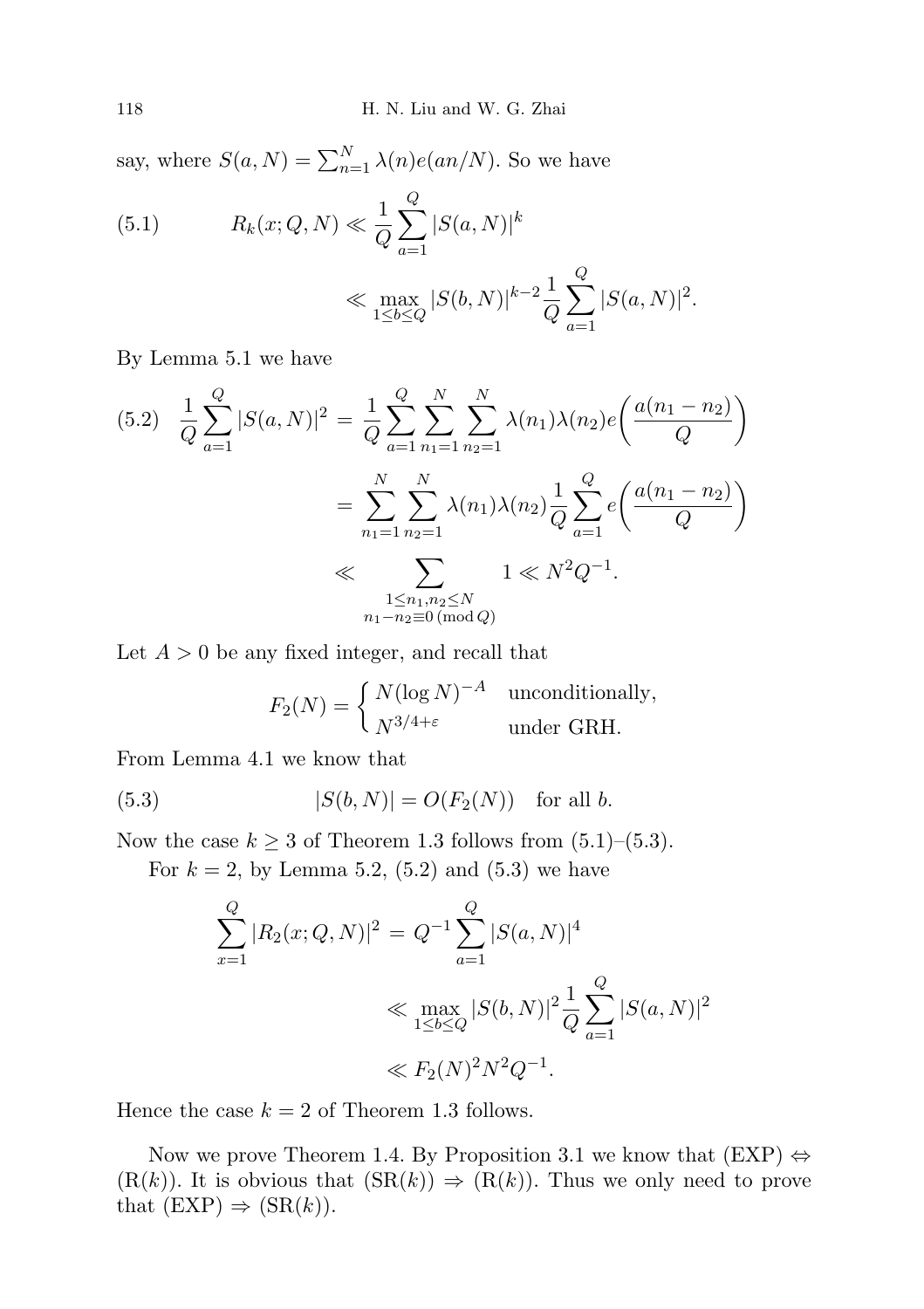By Lemma 5.1 we have

$$
\sum_{u_1=1}^N \cdots \sum_{u_k=1}^N \chi_S(u_1) \cdots \chi_S(u_k)
$$
  
 
$$
u_1 + \cdots + u_k \equiv x \pmod{N}
$$

$$
= \frac{1}{N} \sum_{u_1=1}^N \cdots \sum_{u_k=1}^N \chi_S(u_1) \cdots \chi_S(u_k) \sum_{a=1}^N e\left(\frac{a(u_1 + \cdots + u_k - x)}{N}\right)
$$
  

$$
= \frac{1}{N} \sum_{a=1}^N e\left(-\frac{ax}{N}\right) \left(\sum_{u=1}^N \chi_S(u) e\left(\frac{au}{N}\right)\right)^k
$$
  

$$
= s^k/N + \frac{1}{N} \sum_{a=1}^{N-1} e\left(-\frac{ax}{N}\right) \left(\sum_{u=1}^N \chi_S(u) e\left(\frac{au}{N}\right)\right)^k.
$$

It is easy to show that

$$
\frac{1}{N} \sum_{a=1}^{N-1} e\left(-\frac{ax}{N}\right) \left(\sum_{u=1}^{N} \chi_S(u) e\left(\frac{au}{N}\right)\right)^k \ll \frac{1}{N} \sum_{a=1}^{N-1} \left|\sum_{u=1}^{N} \chi_S(u) e\left(\frac{au}{N}\right)\right|^k
$$
  

$$
\ll \max_{1 \le b \le N-1} \left|\sum_{u=1}^{N} \chi_S(u) e\left(\frac{bu}{N}\right)\right|^{k-2} \cdot \frac{1}{N} \sum_{a=1}^{N-1} \left|\sum_{u=1}^{N} \chi_S(u) e\left(\frac{au}{N}\right)\right|^2.
$$

Noting that

$$
\sum_{u=1}^{N} \chi_{S}(u)e\left(\frac{bu}{N}\right) = o(N) \text{ for all } b \neq 0 \text{ in } \mathbb{Z}_N,
$$

and

$$
\frac{1}{N} \sum_{a=1}^{N-1} \left| \sum_{u=1}^{N} \chi_S(u) e\left(\frac{au}{N}\right) \right|^2 = \frac{1}{N} \sum_{a=1}^{N} \left| \sum_{u=1}^{N} \chi_S(u) e\left(\frac{au}{N}\right) \right|^2 - \frac{s^2}{N}
$$

$$
= \frac{1}{N} \sum_{u_1=1}^{N} \chi_S(u_1) \sum_{u_2=1}^{N} \chi_S(u_2) \sum_{a=1}^{N} e\left(\frac{a(u_1 - u_2)}{N}\right) - \frac{s^2}{N}
$$

$$
= \sum_{u=1}^{N} \chi_S(u)^2 - \frac{s^2}{N} = s - \frac{s^2}{N},
$$

we conclude that

$$
\sum_{\substack{u_1=1 \ u_1+\cdots+u_k\equiv x \pmod{N}}}^N \chi_S(u_1)\cdots\chi_S(u_k) = s^k/N + o(N^{k-1}) \quad \text{ for all } x \in \mathbb{Z}_N.
$$

This completes the proof of Theorem 1.4.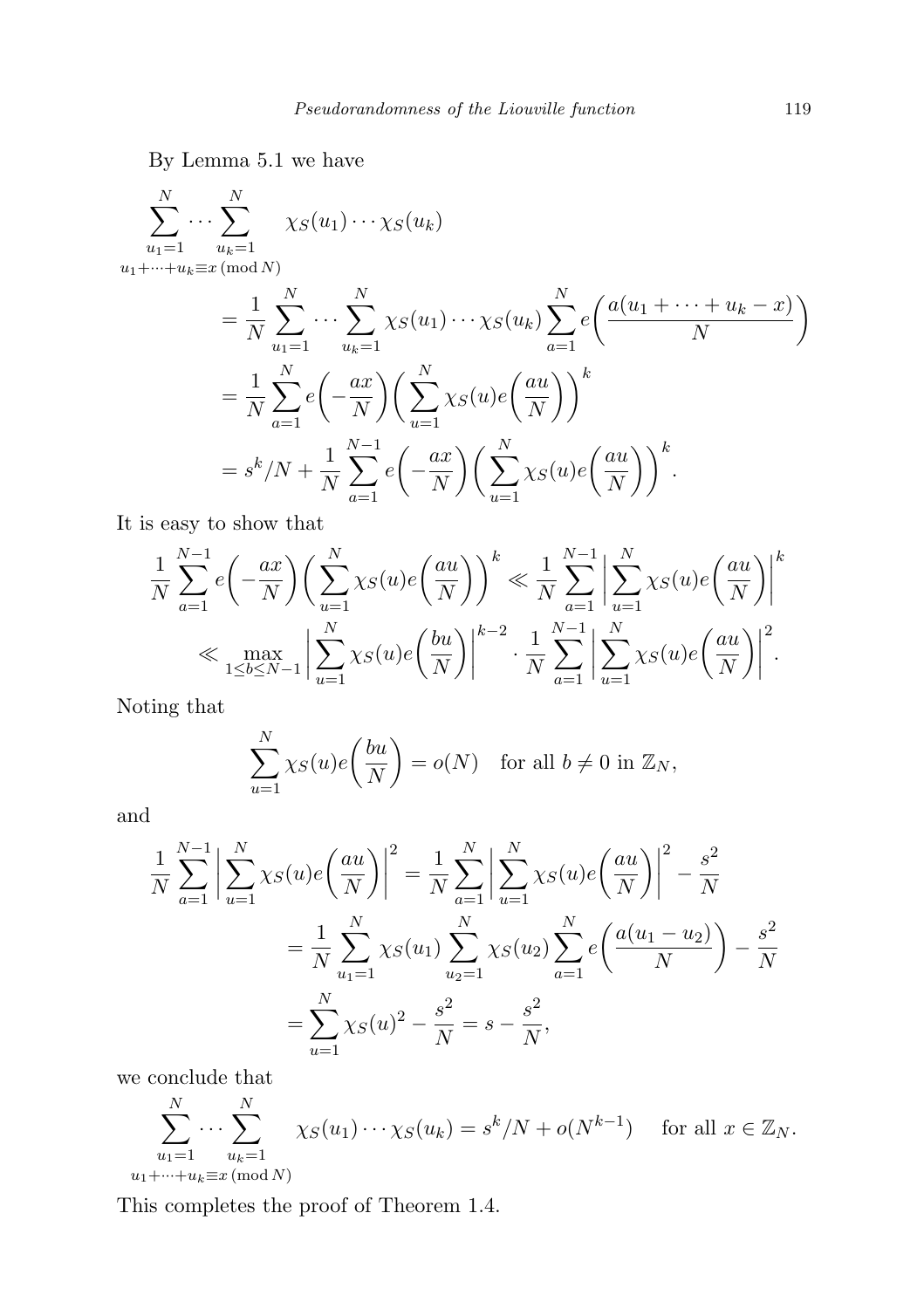6. Conclusion. In this paper, the pseudorandomness of the Liouville function has been studied, and some estimates were obtained. Furthermore, we studied quasirandom properties of subsets of  $\mathbb{Z}_N$ . As mentioned in [6], it is natural to explore the possible links of these ideas to pseudorandom sequences. We hope to do this soon in a forthcoming paper.

Acknowledgments. Portions of this paper were completed while the first author was visiting the ergodic prime number theory seminar supported by Morningside Center of Mathematics, and he would like to thank Chaohua Jia and Yonghui Wang for inviting him to attend this seminar. He would also like to thank Yonghui Wang for helpful conversations.

This research was supported by the National Grand Fundamental Research 973 Programs of China (Grants 2007CB807902 and 2007CB807903), the National Natural Science Foundation of China (Grants No. 10671155 and No. 10771027); and the Natural Science Foundation of Shaanxi province of China (Grant No. 2006A04).

## References

- [1] R. C. Baker and G. Harman, *Exponential sums formed with the Möbius function*, J. London Math. Soc. 43 (1991), 193–198.
- [2] J. Cassaigne, S. Ferenczi, C. Mauduit, J. Rivat and A. Sárközy, On finite pseudorandom binary sequences III: The Liouville function, I, Acta Arith. 87 (1999), 367–390.
- $[3] \quad -,-,-,-, \quad -, \quad 0$ n finite pseudorandom binary sequences IV: The Liouville function, II, ibid. 95 (2000), 343–359.
- [4] J. Cassaigne, C. Mauduit and A. Sárközy, On finite pseudorandom binary sequences VII: The measures of pseudorandomness, ibid. 103 (2002), 97–118.
- [5] F. R. K. Chung and R. L. Graham, Quasi-random set systems, J. Amer. Math. Soc. 4 (1991), 151–196.
- [6] —, —, Quasi-random subsets of  $\mathbb{Z}_n$ , J. Combin. Theory Ser. A 61 (1992), 64–86.
- [7] F. R. K. Chung, R. L. Graham and R. M. Wilson, Quasi-random graphs, Combinatorica 9 (1989), 345–362.
- [8] P. D. T. A. Elliott, On the correlation of multiplicative functions, Notas Soc. Mat. Chile 11 (1992), 1–11.
- [9] E. Fouvry, P. Michel, J. Rivat and A. Sárközy, On the pseudorandomness of the signs of Kloosterman sums, J. Austral. Math. Soc. 77 (2004), 425–436.
- [10] L. Goubin, C. Mauduit and A. Sárközy, Construction of large families of pseudorandom binary sequences, J. Number Theory 106 (2004), 56–69.
- [11] K. Gyarmati, On a family of pseudorandom binary sequences, Period. Math. Hungar. 49 (2004), 45–63.
- $[12] \quad$ —, Pseudorandom sequences constructed by the power generator, ibid. 52 (2006), 9–26.
- [13] G. Harman, J. Pintz and D. Wolke, A note on the Möbius and the Liouville function, Studia Sci. Math. Hungar. 20 (1985), 295–299.
- [14] H. N. Liu, New pseudorandom sequences constructed using multiplicative inverses, Acta Arith. 125 (2006), 11–19.